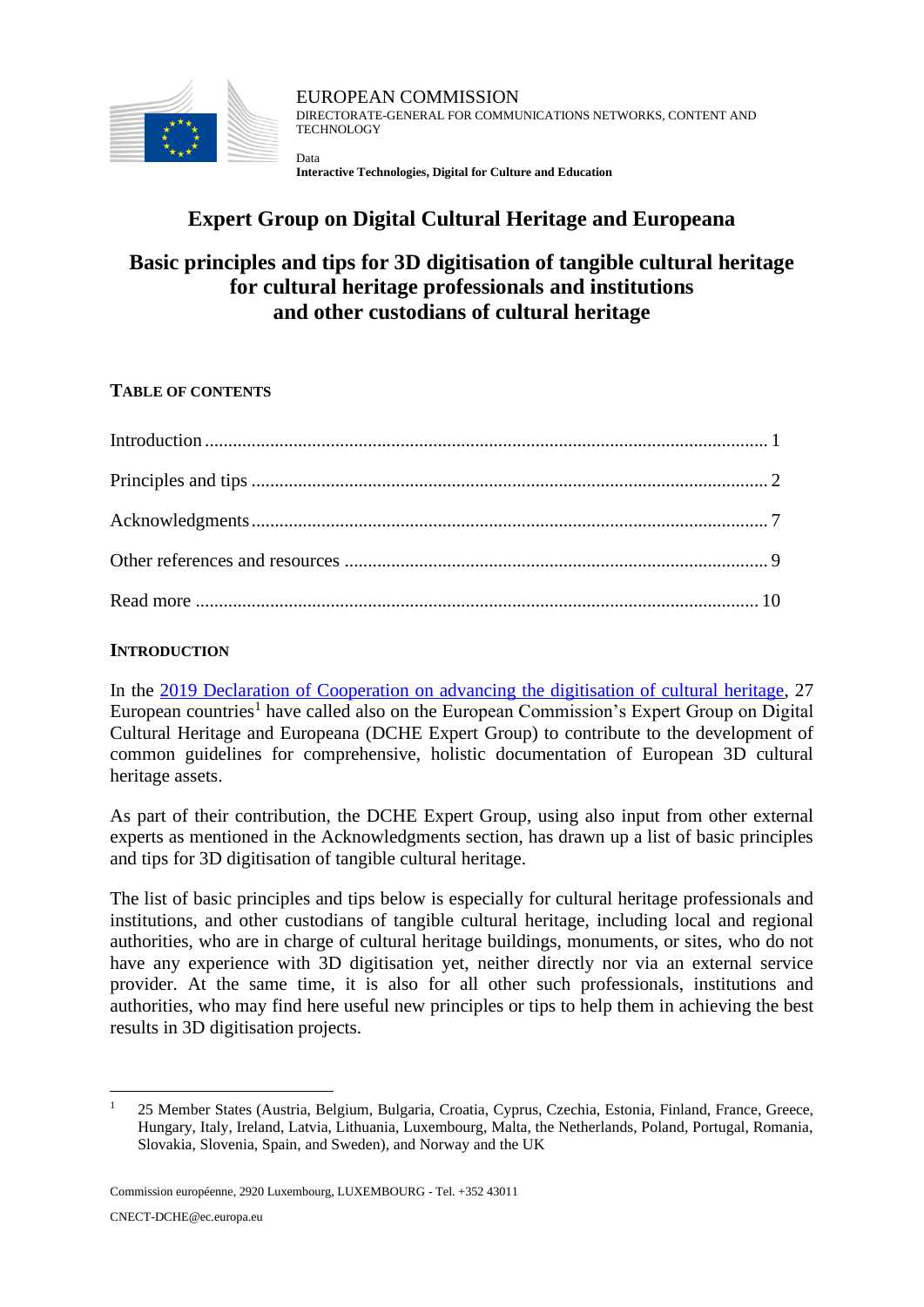This list is a living document that will be updated whenever necessary, and any suggestions for changes or additions would be very much welcome at [CNECT-DCHE@ec.europa.eu](mailto:CNECT-DCHE@ec.europa.eu?subject=DCHE%20principles%20and%20tips%20for%203D%20digitisation)

### <span id="page-1-0"></span>**PRINCIPLES AND TIPS**

This list contains 10 basic principles for 3D digitisation of tangible cultural heritage, and a number of tips for each of them. You can find more details and advice by following the 'Read more…' link at the end of each section.

The basic principles at a glance 1. [Consider the value of and need for 3D digitisation](#page-1-1) 2. [Select what to digitise and for what use cases or user groups](#page-2-0) 3. [Decide whether to digitise in-house or outsource](#page-2-1) 4. [Clarify copyright aspects and plan for open and broad access](#page-2-2) 5. [Determine the minimum quality needed, but aim for the](#page-3-0)  [highest affordable](#page-3-0) 6. [Identify the different versions and formats needed for the](#page-3-1)  [different use cases targeted](#page-3-1) 7. [Plan for long-term preservation of all data acquired](#page-4-0) 8. [Use the right equipment, methods and workflows](#page-4-1) 9. [Protect the assets both during and after digitisation](#page-5-0) 10. [Invest in knowledge of 3D technologies, processes and](#page-5-1)  [content](#page-5-1)

- <span id="page-1-1"></span>1. CONSIDER THE VALUE OF AND NEED FOR 3D DIGITISATION
	- 3D digitisation is valuable for many purposes, including conservation and preservation, reproduction, research, education, exploration, and creative or tourism-related reuses.
	- 3D digitisation is a necessity for tangible cultural heritage at risk, for preservation and restoration purposes.
	- 3D digitisation can provide virtual access to cultural heritage that is difficult to access or inaccessible, e.g. underwater.
	- 3D digitisation can broaden access to cultural heritage for persons with visual impairments, by contributing to the creation of accessible tactile experiences.
	- 3D digitisation can contribute to better protection of physical cultural heritage sites and objects by enabling research or discovery using 3D models instead of direct handling.
	- However, 3D digitisation itself does not prevent risks to cultural heritage, and it is by no means a replacement of physical preservation.
	- Furthermore, 3D digitisation by itself does not imply digital preservation in the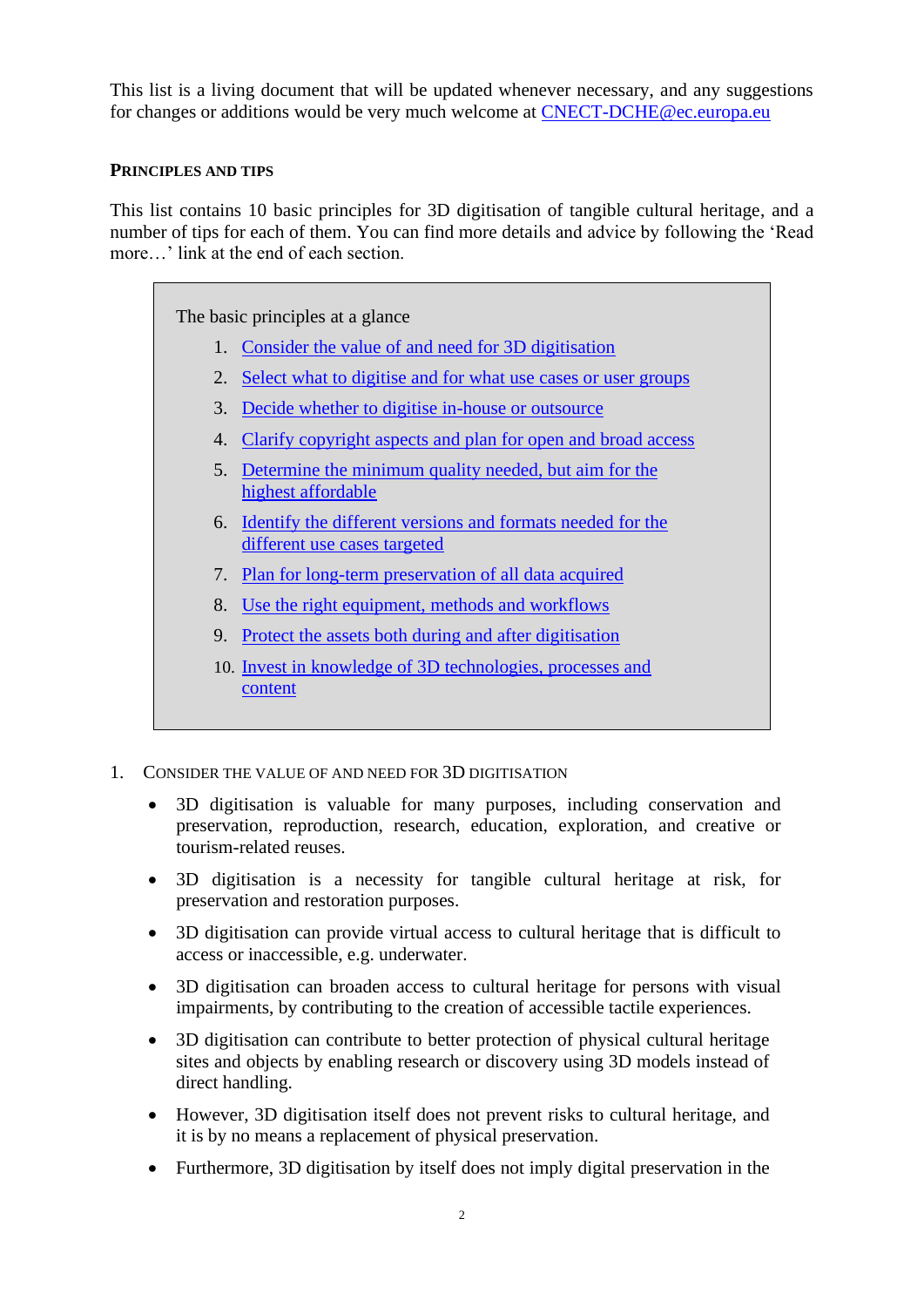long term.

[Read more…](#page-9-1)

- <span id="page-2-0"></span>2. SELECT WHAT TO DIGITISE AND FOR WHAT USE CASES OR USER GROUPS
	- Define the rationale or purpose(s) of your 3D digitisation project.
	- Focus on cultural heritage that is at risk or has high re-use value in digitised form.
	- Consider the target user group(s) for whom you would digitise and how they would use such content.
	- Examine the features of what you would digitise.
	- Different use cases require different equipment and digitisation strategies, and different minimum quality levels.
	- Involve non-digitisation departments, such as communication, education, or conservation, in co-designing and following up the digitisation project.

[Read more…](#page-10-0)

- <span id="page-2-1"></span>3. DECIDE WHETHER TO DIGITISE IN-HOUSE OR OUTSOURCE
	- Evaluate your in-house 3D digitisation capabilities. What human resources, skills and equipment are available in-house? What additional resources or training would be necessary?
	- Carry out a cost-benefit analysis to consider whether in-house digitisation or outsourcing offers the best value for your project.
	- Consider also how easy or difficult it would be to upgrade an in-house 3D work environment, and the availability of support and learning materials for the different 3D digitisation methods.
	- Persons who deal with 3D digitisation, including especially when outsourcing, must have the capacity to understand the limits of different 3D techniques as well as to analyse and judge the results.
	- When outsourcing, seek technical advice from 3D experts with specific experience in the area of cultural heritage and use 3D digitisation service providers with specific experience in working with cultural heritage or in other similar or relevant areas.

- <span id="page-2-2"></span>4. CLARIFY COPYRIGHT ASPECTS AND PLAN FOR OPEN AND BROAD ACCESS
	- Identify the rights applying and the individuals and organisations holding them, and engage in discussions with them prior to starting the digitisation.
	- Define the copyright that is compatible with the identified rights, and that would be most suitable for the purpose(s) for which the digitisation takes place.
	- Follow and encourage adherence to the principle that what is in the public domain should remain in the public domain after digitisation.
	- Integrate licensing and copyright provisions into your access and re-use agreement, and include such copyright information in the metadata.
	- When outsourcing, ensure that the call and contract require that any copyright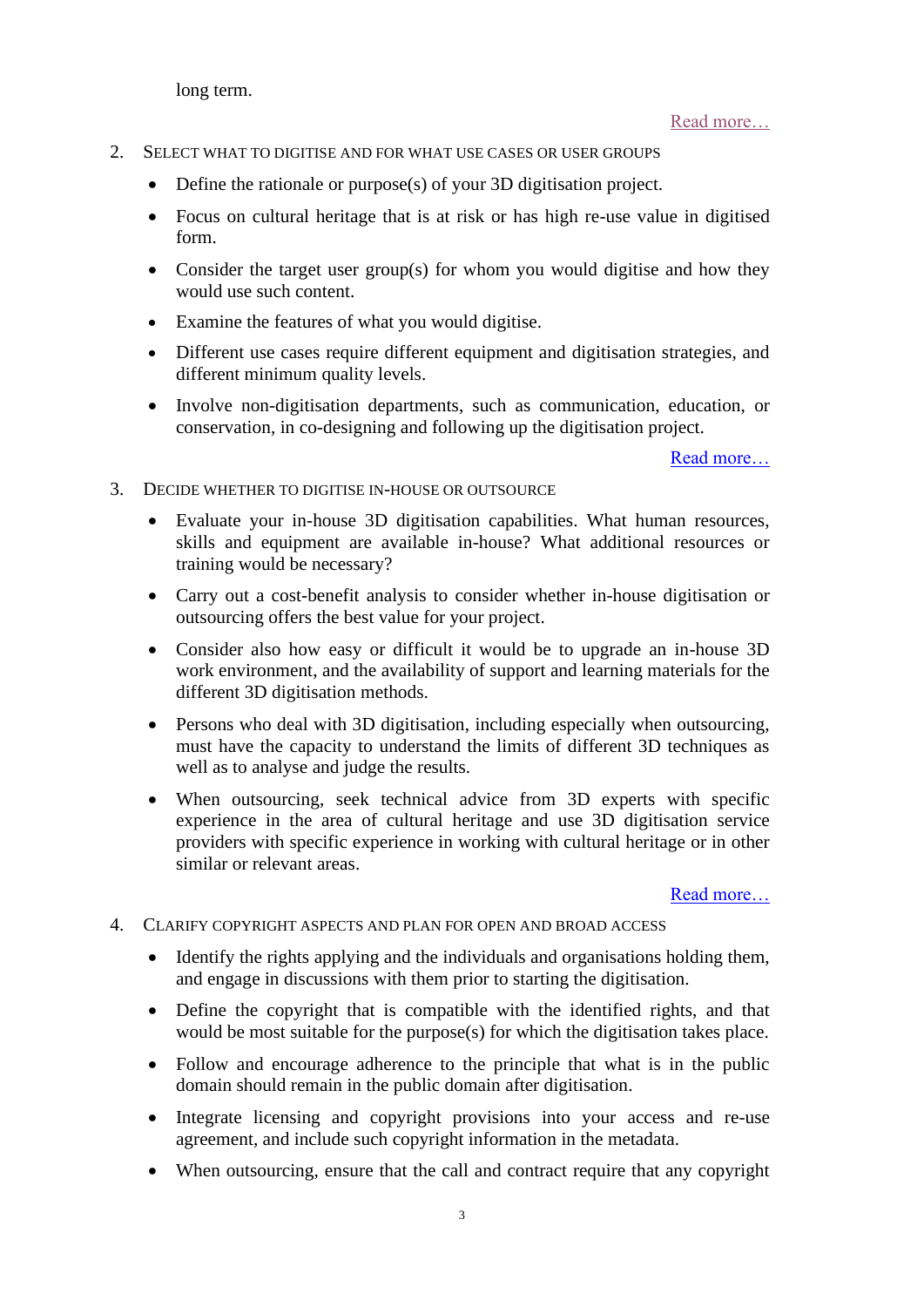(or associated rights), including for metadata, be transferred to the beneficiary institution or released into the public domain, and not reserved by the service provider.

- Plan from the beginning how the 3D collection will be made available to your target users.
- Provide broad public access, storing and distributing 3D models via open public platforms as well as self-hosting.
- Ensure the content is also available in open formats, in order to prevent vendor lock-in or restrictive re-use.
- Include the metadata captured as machine-readable interlinked data (Linked Open Data), in order to enhance findability.

[Read more…](#page-14-0)

- <span id="page-3-0"></span>5. DETERMINE THE MINIMUM QUALITY NEEDED, BUT AIM FOR THE HIGHEST AFFORDABLE
	- Quality in 3D digitisation of cultural heritage is not only about capture accuracy and resolution, but also about other key aspects such as historical accuracy, range of data and metadata generated and collected, and fitness for purpose.
	- Investigate how high the capture accuracy and resolution could be, what the costs are (in time and money), and the equipment, software and skills needed.
	- Determine what the minimum quality necessary is for the target users and the way they use the content, and whether the project budget and timescale permit capturing at a higher level of accuracy.
	- Aim for the highest 3D capture quality for the largest number of assets that the budget and time available allow.
	- What is high model quality today may become just standard in the near future, and high-accuracy and high-resolution raw data may be useful in the future to generate new, better 3D models.
	- Collect, generate and include rich metadata and annotations throughout the workflow (during digitisation, processing, visualising).
	- When outsourcing, specify from the beginning what the quality requirements are, which rights apply, and what data in which formats the external provider has to deliver.
	- Keep in mind that, regardless of how high the quality of digitisation, a 3D model is not a 100% exact copy of the original subject.

- <span id="page-3-1"></span>6. IDENTIFY THE DIFFERENT VERSIONS AND FORMATS SUITABLE FOR THE DIFFERENT USE CASES TARGETED
	- Purposes such as preservation and reconstruction require high-quality geometrically correct 3D models, while for visualisation or VR and AR applications, optimised decimated 3D models are more suitable.
	- Use the raw data to produce a master high-resolution 3D model, which would serve as the basis for decimation and conversion into different formats to serve different purposes.
	- Make the content available in multiple formats, of which at least one should be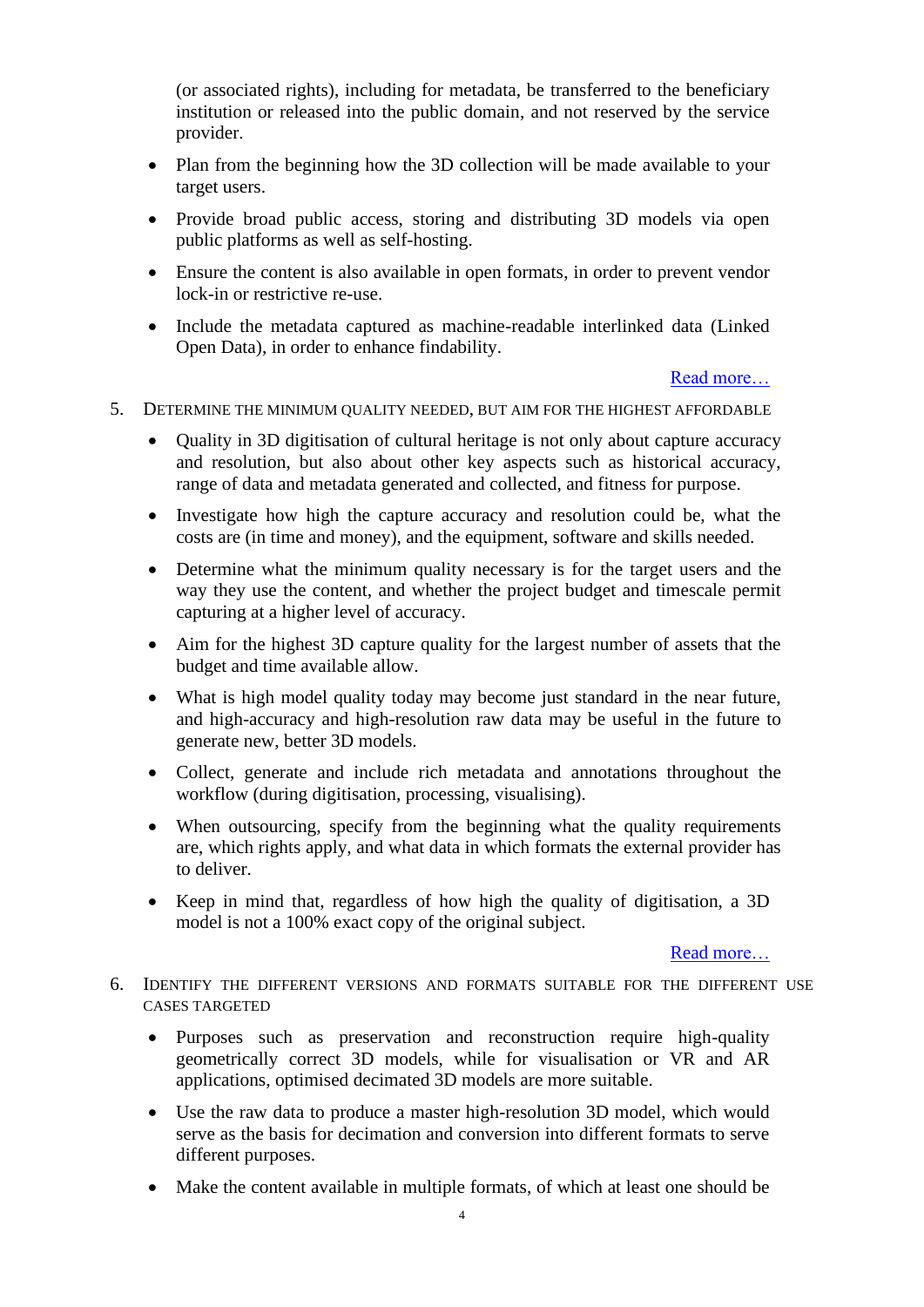an open format.

- Follow standards and best practices, and choose open and/or commonly used formats for 3D models, such as glTF, X3D, STL, OBJ, DAE, PLY, WRL, DICOM or IFC.
- Choose a viewer/platform for delivery that works on a range of devices and which can also be supported in Europeana.

[Read more…](#page-20-0)

- <span id="page-4-0"></span>7. PLAN FOR LONG-TERM PRESERVATION OF ALL DATA ACQUIRED
	- Making 3D content accessible online or otherwise does not equal archiving or long-term preservation, not even when doing multiple backups.
	- Take into consideration long-term preservation from the beginning, including all aspects such as formats, storage, future migrations and re-use, ongoing maintenance and the corresponding long-term costs.
	- Keep as much data as possible from the 3D digitisation process, depending on the storage and data management capabilities available, including the raw data.
	- Select an archive that is able to accept the incoming digital data files, has the necessary storage space, and can offer a preservation service.
	- Use and support as much as possible open file formats, software and hardware, and consider archiving also the software and any other system needed to open the files.
	- Log and store all metadata collected, including the paradata about the digitisation process, and all the different versions of the 3D model generated for various uses.
	- Put in place a data management system that tags all data, in order to make it easy to store and research the data.

- <span id="page-4-1"></span>8. USE THE RIGHT EQUIPMENT, METHODS AND WORKFLOWS
	- The equipment and methods used have to match the category of cultural heritage involved and the quality needed for the purpose of the digitised assets.
	- The size and characteristics of the target, the intended uses, the logistical aspects, the budget available, the timing and the environmental conditions all have an influence on the choice of equipment and methods.
	- Carefully evaluate equipment outputs. What may be suitable for movable tangible assets (e.g. museum objects) may not be sufficient for immovable cultural heritage (e.g. buildings, monuments or sites).
	- Photogrammetry is suitable for materials such as stone, wood, concrete, textile, plastic, or metal (matte surface), but not for shiny, transparent or highly glossy objects, nor for objects with loose/movable parts.
	- For complex objects, both the work performed on site and the data processing last longer, and the work schedule should consider those.
	- The use of drones, for 3D digitisation of buildings, monuments or sites, often requires a drone pilot license and specific authorisations.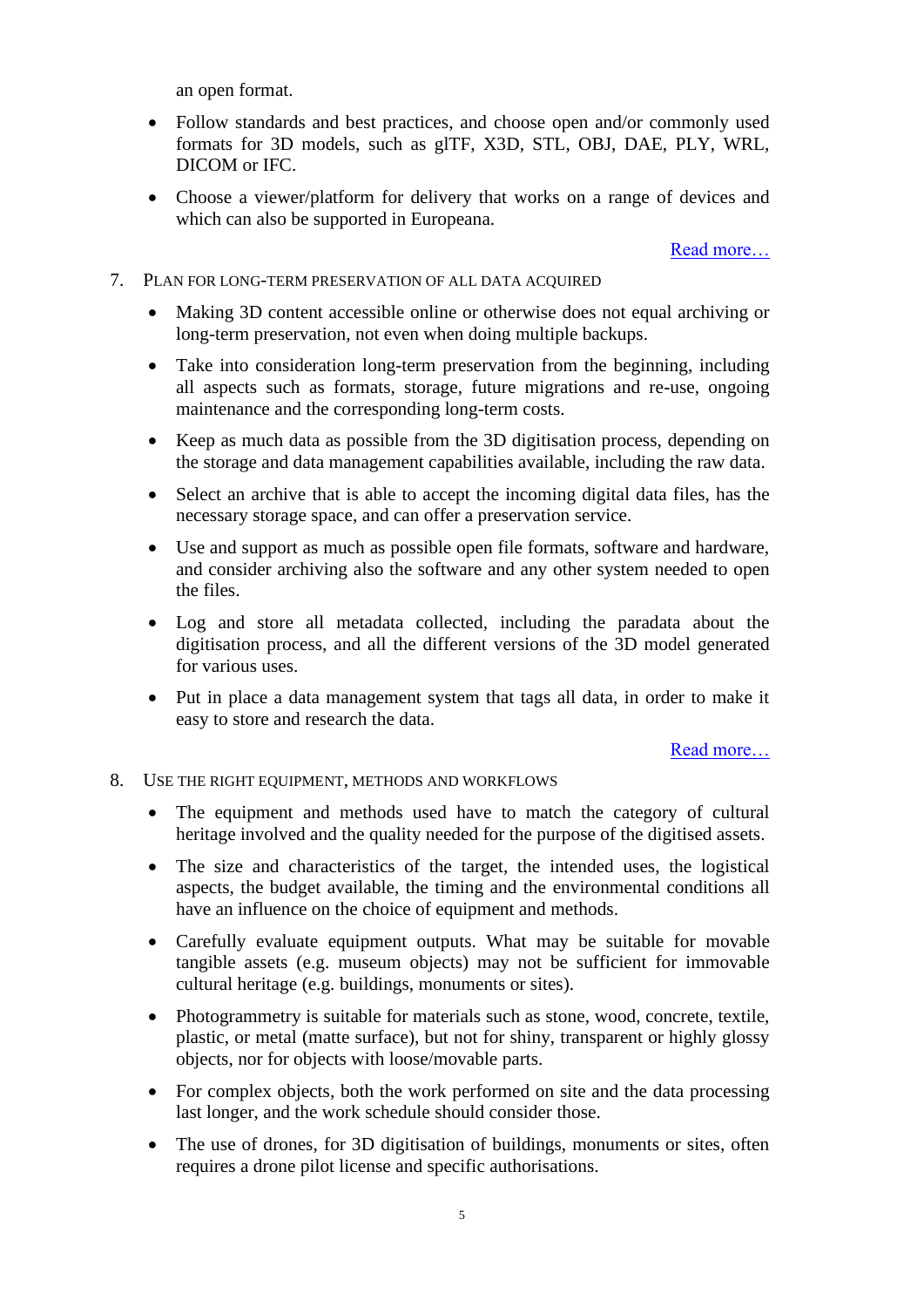#### <span id="page-5-0"></span>9. PROTECT THE ASSETS BOTH DURING AND AFTER DIGITISATION

- Regard physical conservational aspects as part of risk management during digitisation.
- Carry out a preliminary study or analysis to determine the potential impact/damage of the technique used.
- Specify from the beginning of the digitisation project who would handle the cultural heritage assets, and who may come close to them.
- Make sure that any person handling the cultural heritage assets or operating any moving 3D digitisation equipment is competent to do that.
- Have professional conservators oversee the handling of objects, and involve them from the planning stage.
- Ensure that appropriate insurance coverage is in place.
- After digitisation in 3D, avoid as much as possible direct handling of the assets in question, using instead the digital twins created.

[Read more…](#page-27-0)

<span id="page-5-1"></span>10. INVEST IN KNOWLEDGE OF 3D TECHNOLOGIES, PROCESSES AND CONTENT

- Using 3D technologies to document tangible cultural heritage is gradually becoming more commonplace, and knowledge of such technologies and processes is becoming increasingly more valuable.
- Knowledge of 3D technologies, processes and content is valuable regardless of whether you digitise in-house or outsource.
- Acquire at least basic understanding about 3D, including technical requirements.
- When engaging directly in 3D digitisation, begin with a limited scope and a limited number of assets to acquire knowledge.
- Outsourcing of 3D digitisation, too, requires an understanding of the technologies, processes and content involved.
- Training courses on 3D for cultural heritage or on 3D technologies more generally are also available online via the major e-learning and other platforms.
- If you produce learning material and/or documentation on different aspects of 3D digitisation, make that content available under fully open licences that permit re-use for commercial and non-commercial purposes.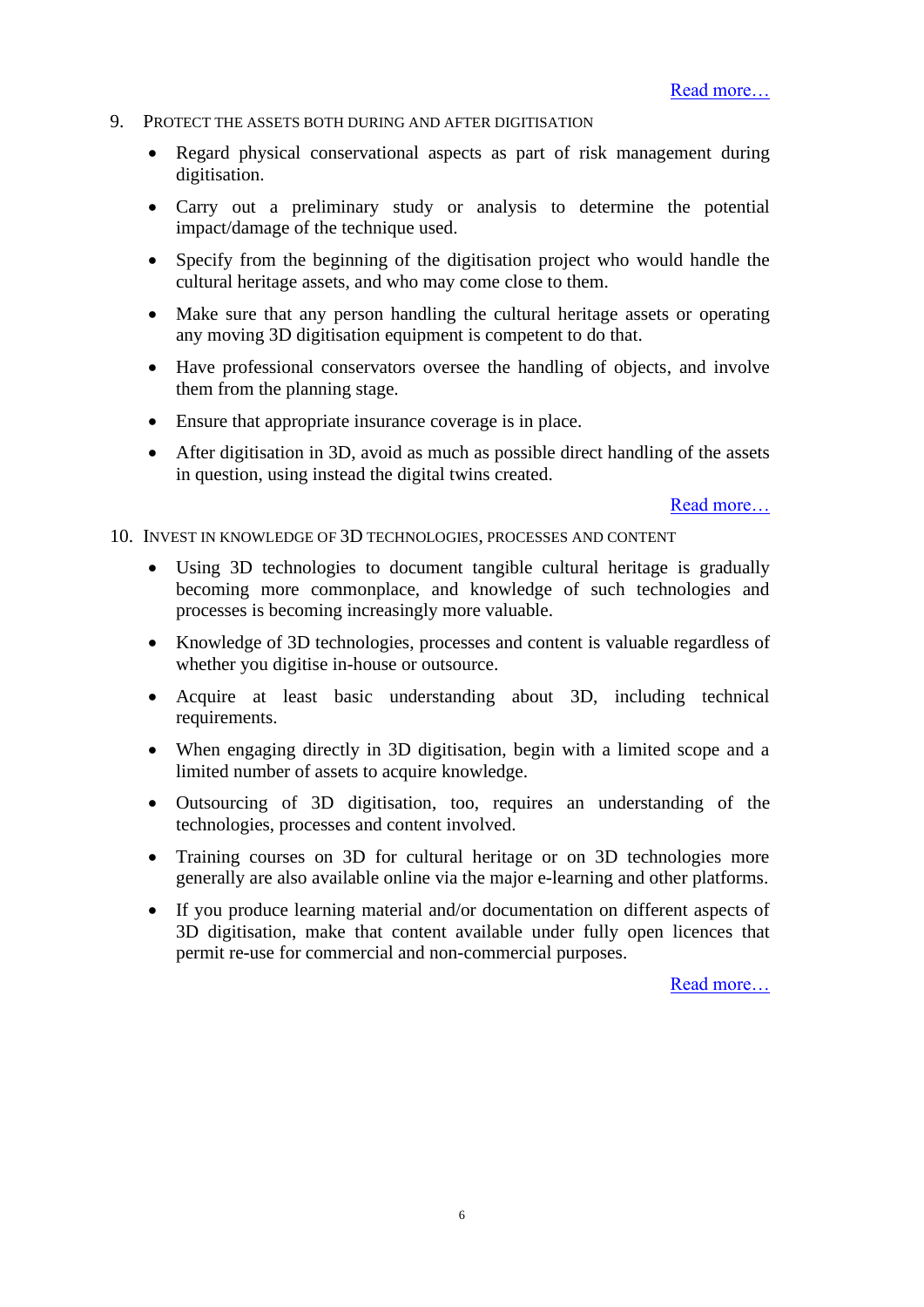#### <span id="page-6-0"></span>**ACKNOWLEDGMENTS**

Special thanks for their contributions go (so far) to:

- 1. Sarah Akhlaq, Fraunhofer Institute for Computer Graphics Research IGD, Germany
- 2. John Andersson, Wikimedia Sweden
- 3. Roberto Banchini, Ministry for Cultural Heritage and Cultural Activities and for Tourism, Italy
- 4. Beatrice Bentivoglio-Ravasio, Ministry for Cultural Heritage and Cultural Activities and for Tourism, Italy
- 5. Valentina Boi, Central Institute for Archaeology, Ministry for Cultural Heritage and Cultural Activities and for Tourism, Italy
- 6. Eryk Bunsch, Museum of King John III's Palace at Wilanów, Poland
- 7. Simonetta Buttò, Central Institute for the Union Catalogue of Italian Libraries and Bibliographic Information – ICCU, Ministry for Cultural Heritage and Cultural Activities and for Tourism, Italy
- 8. Elena Calandra, Central Institute for Archaeology, Ministry for Cultural Heritage, Cultural Activities and for Tourism, Italy
- 9. Jonathan Chemla, Iconem, France
- 10. Matevz Domajnko, Fraunhofer Institute for Computer Graphics Research IGD, Germany
- 11. Magdalena Fantová, Ministry of Culture, Czech Republic (Member of the DCHE Expert Group)
- 12. Kate Fernie, 2Culture Associates, UK (Chair of the 3D Content in Europeana Task Force)
- 13. Giuliana De Francesco, Ministry of Cultural Heritage, Cultural Activities and Tourism, Italy (Member of the DCHE Expert Group)
- 14. Roberto di Giulio, University of Ferrara, Italy (Project INCEPTION)
- 15. Thomas Hagaeus, Sweden
- 16. Alessandra Marino, Ministry for Cultural Heritage, Cultural Activities and for Tourism, Italy
- 17. Laura Guindal Martínez, Ministry of Culture, Spain
- 18. Monika Hagedorn-Saupe, museum4punkt0, Institute for Museum Research, Germany
- 19. Hannu Häkkinen, Finnish Heritage Agency
- 20. Marinos Ioannides, Cyprus University of Technology (Member of the DCHE Expert Group)
- 21. Ilari Järvinen, Finnish Heritage Agency
- 22. Monika Jędralska, National Institute for Museums and Public Collections, Poland
- 23. Wolfgang Krauth, State Archives of Baden-Württemberg, Germany
- 24. Agata Krawczyk, Ministry of Culture and National Heritage, Poland
- 25. Chris De Loof, BELSPO Belgian Science Policy (Member of the DCHE Expert Group)
- 26. Ismo Malinen, Finnish Heritage Agency (Member of the DCHE Expert Group's Europeana Sub-Group)
- 27. Marco Medici, University of Ferrara, Italy (Project INCEPTION)
- 28. Franco Niccolucci, PIN, Italy
- 29. Michał Ochremiak, Museum of King John III's Palace at Wilanów, Poland
- 30. Rugilė Puodžiūnienė, Ministry of Culture, Lithuania (Member of the DCHE Expert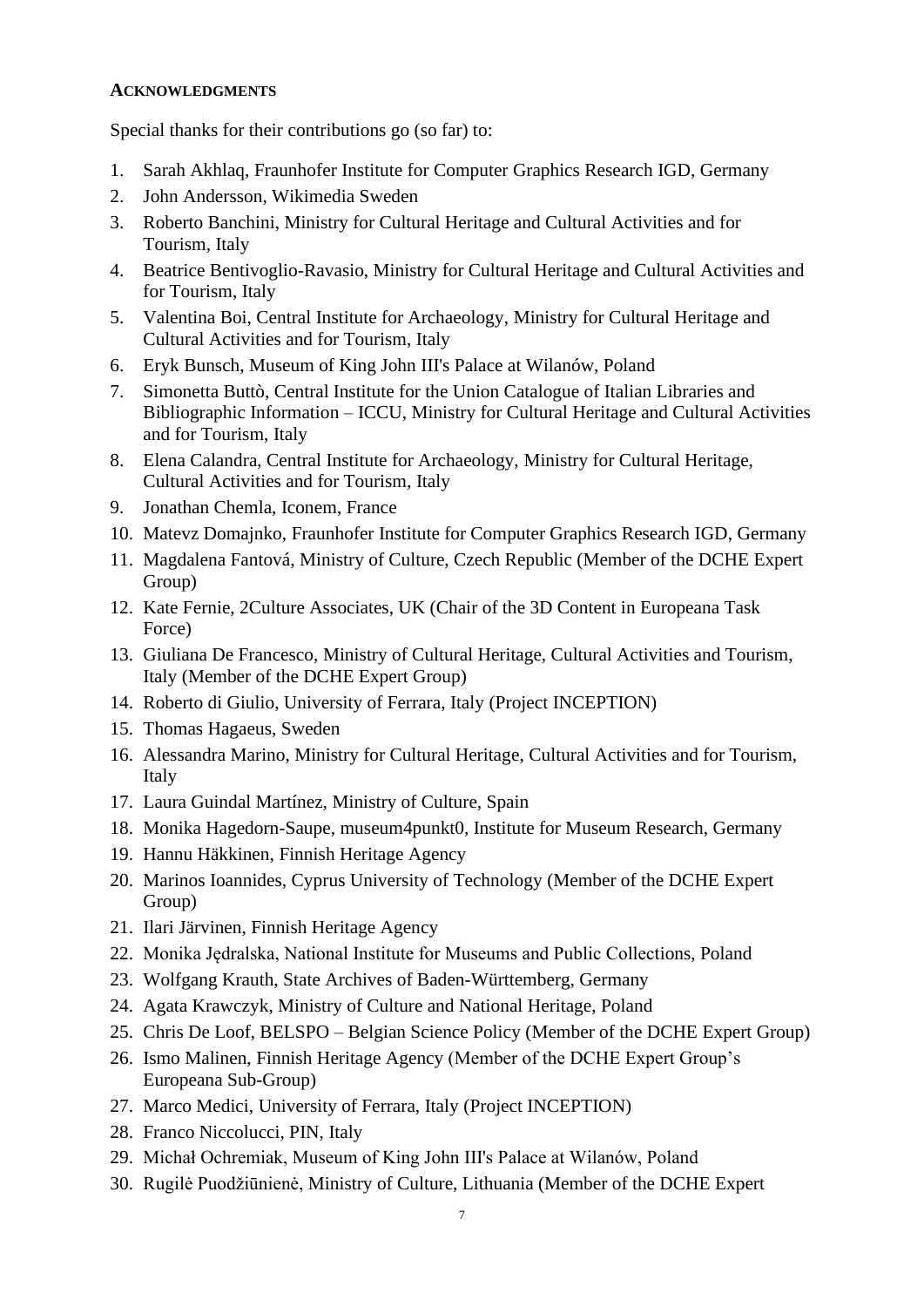Group)

- 31. Pedro Santos, Fraunhofer Institute for Computer Graphics Research IGD
- 32. Martin Schaich, Arctron 3D, Germany
- 33. Robert Sitnik, Warsaw University of Technology, Poland
- 34. Eva Stengård, Ministry of Culture, Sweden (Member of the DCHE Expert Group)
- 35. Eugenijus Stratilatovas, Martynas Mažvydas National Library of Lithuania
- 36. Karolina Tabak, National Museum in Warsaw, Poland
- 37. Etienne Tellier, Iconem, France
- 38. Aleksandra Tobiasz, Museum of King John III's Palace at Wilanów, Poland
- 39. Arianna Traviglia, Ca' Foscari University, Italy
- 40. Tadas Žižiūnas, Vilnius University Faculty of Communication, Lithuania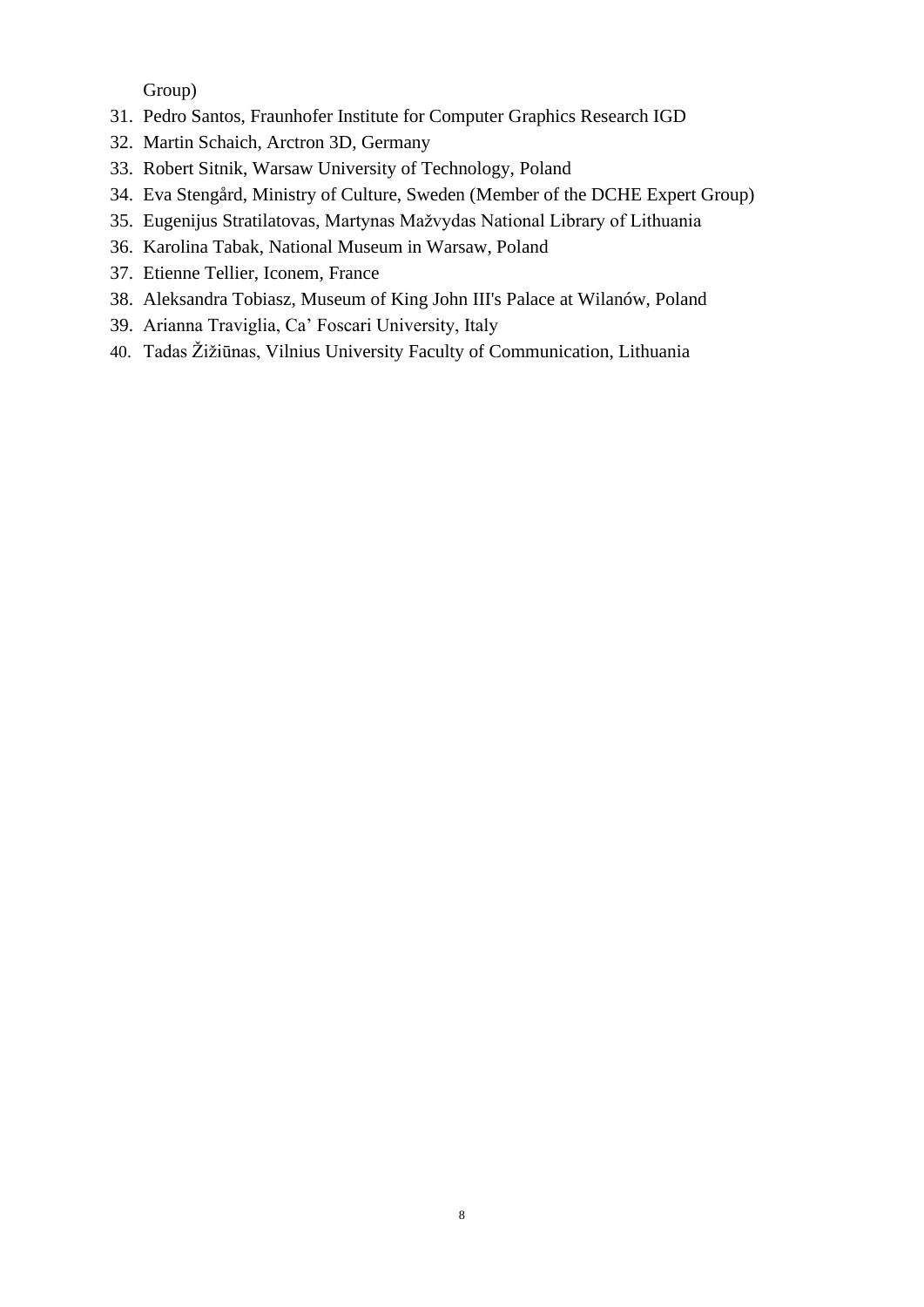#### <span id="page-8-0"></span>**OTHER REFERENCES AND RESOURCES**

Final report of the [3D Content in Europeana task force](https://pro.europeana.eu/files/Europeana_Professional/Europeana_Network/Europeana_Network_Task_Forces/Final_reports/3D-TF-final%20report.pdf)

[Guidelines providing an introduction to the 3D workflow,](https://carare.gitbook.io/share-3d-guidelines/3d-process/context) from data capture and processing to publishing your models online, prepared by EU-funded project 'Share 3D'

[Guidelines and case studies on all technical and logistic aspects to create 3D models of](http://3dicons-project.eu/guidelines-and-case-studies)  [cultural heritage objects](http://3dicons-project.eu/guidelines-and-case-studies) (3D data capture techniques, post processing of 3D content, 3D publishing methodology, metadata, and licensing and IPR considerations), by EU-funded project 3D-ICONS

[Video training course on 3D for cultural heritage,](https://www.youtube.com/playlist?list=PLES12m2e-0EiTw38upk3gW26bJ2VI9oR9) by Visual Dimension bvba

Learning 3D tutorial by Sketchfab, in three parts: [Simple geometry,](https://help.sketchfab.com/hc/en-us/articles/360017787651-Learning-3D-Part-I-Simple-geometry) Adding color, texture & [light,](https://help.sketchfab.com/hc/en-us/articles/360017510532-Learning-3D-Part-II-Adding-color-texture-light) and [Create your own models](https://help.sketchfab.com/hc/en-us/articles/360018825352-Learning-3D-Part-III-Create-your-own-models)

[3D Scanning Software](https://help.sketchfab.com/hc/en-us/articles/202591983-3D-Scanning-Software) and [3D Modelling Software,](https://help.sketchfab.com/hc/en-us/articles/202586363-3D-Modeling-Software) by Sketchfab

[How to set up a successful photogrammetry project,](https://sketchfab.com/blogs/community/how-to-set-up-a-successful-photogrammetry-project) by Abby Crawford (Archaeological Graphics) on Sketchfab

[GLAM 3D Open](https://glam3d.org/index.html) Access introduction and reference to the digital 3D content creation process

Examples of innovative digital experiences of cultural heritage, including cases that involve 3D content - [Cultural Heritage @home](https://ec.europa.eu/digital-single-market/en/news/cultural-heritage-home)

[Guide on tactile accessibility and how 3D-printing is one technology that can support tactile](https://www.raa.se/in-english/outreach-and-exhibitions/guide-for-increased-accessibility-through-3d-models/)  [accessibility](https://www.raa.se/in-english/outreach-and-exhibitions/guide-for-increased-accessibility-through-3d-models/)

[Europeana Public Domain Charter](https://www.europeana.eu/en/rights/public-domain-charter)

[London Charter for the Computer-based Visualization of Cultural Heritage](http://www.londoncharter.org/index.html)

[Smithsonian 3D Digitisation](https://3d.si.edu/)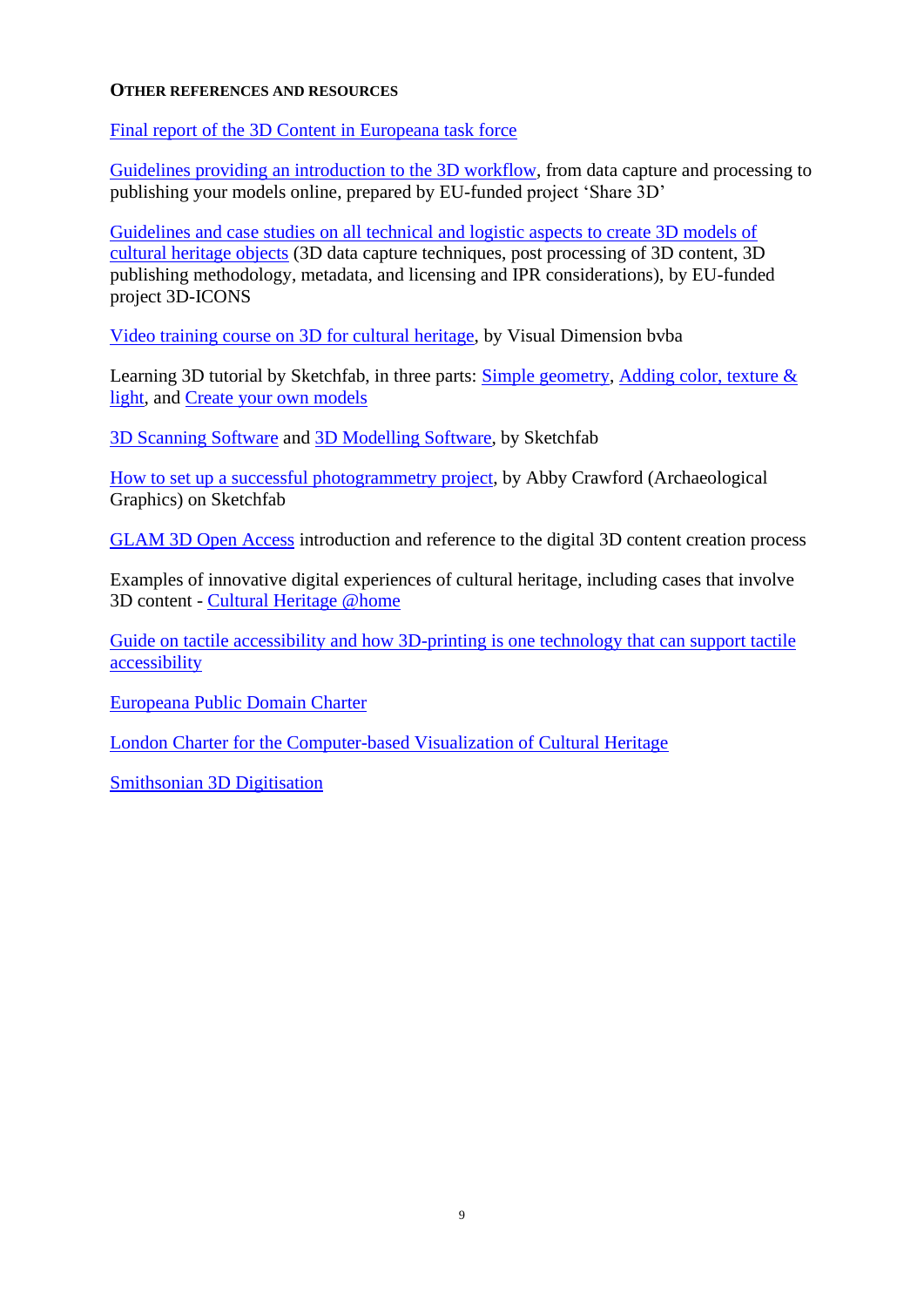### <span id="page-9-0"></span>**READ MORE**

- <span id="page-9-1"></span>1. CONSIDER THE VALUE OF AND NEED FOR 3D DIGITISATION
	- 3D digitisation is valuable for many purposes, including conservation and preservation, reproduction, research, education, exploration, and creative or tourism-related reuses.
	- 3D digitisation is a necessity for tangible cultural heritage at risk, for preservation and restoration purposes.
	- 3D digitisation can provide virtual access to cultural heritage that is difficult to access or inaccessible, e.g. underwater.
	- 3D digitisation can broaden access to cultural heritage for persons with visual impairments, by contributing to the creation of accessible tactile experiences.
	- 3D digitisation can contribute to better protection of physical cultural heritage sites and objects by enabling research or discovery using 3D models instead of direct handling.
	- However, 3D digitisation itself does not prevent risks to cultural heritage, and it is by no means a replacement of physical preservation.
	- Furthermore, 3D digitisation by itself does not imply digital preservation in the long term.

Tangible cultural heritage that is suitable for 3D digitisation includes (1) immovable tangible cultural heritage (e.g. buildings, monuments and sites), and (2) movable tangible cultural heritage (e.g. museum objects and other similar artefacts).

3D digitisation of tangible cultural heritage is valuable for conservation, analysis and research, access, education, tourism, and creative reuses. In the case of tangible cultural heritage that is at risk, 3D digitisation is a necessity, for preservation, conservation, material analysis, and restoration purposes. Such risk may come from sudden events, e.g. disasters or theft, or from more long-term or continuous processes, e.g. climate change or the continuous use and natural decay of materials.

Sometimes, authorising the repurposing of land for new uses may lead to the destruction of archaeological remains. Such examples include excavations carried out prior to the construction of roads, airports, or housing. Archaeological remains may be destroyed and disappear below these constructions. 3D digitisation would be very important for documenting archaeological remains (or archaeological sites) in such cases.

At the same time, 3D digitisation also creates new, rich possibilities for increasing the exposure of cultural heritage and re-using it in various applications for different sectors, including in particular education, the cultural and creative industries, and tourism. Where the risk of deterioration or destruction is low, the main reason for digitisation is the value of the cultural heritage assets in question, including for re-use.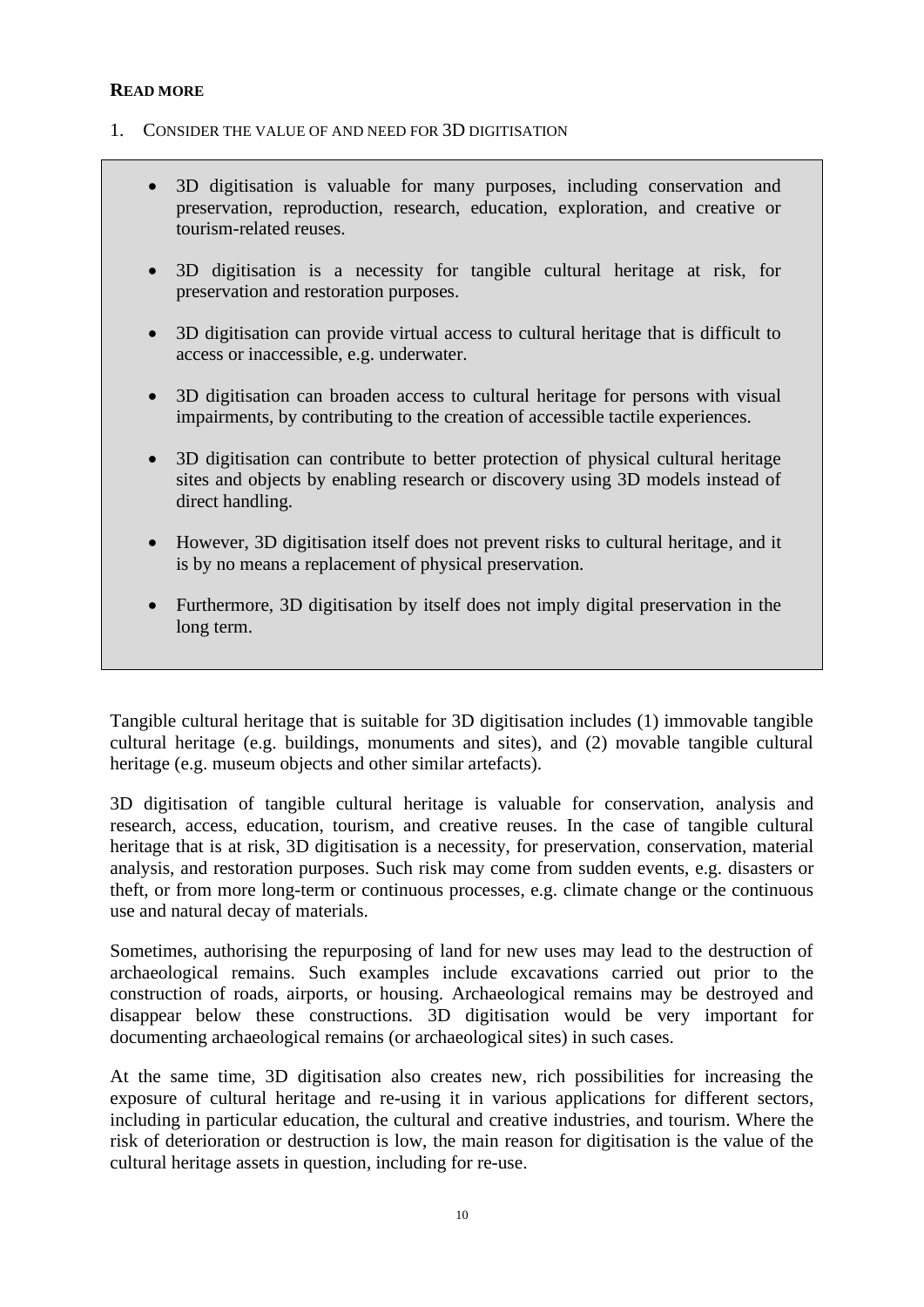3D digitisation is also important where access is limited or impossible. For example, underwater cultural heritage is especially exposed to a wide range of risks, and knowledge of such sites is often limited because of their inaccessibility. According to the 2001 UNESCO Convention on the Protection of the Underwater Cultural Heritage, conservation of such heritage takes place mainly in situ. 3D technologies could give an opportunity to get closer to this type of heritage in a remote, virtual way. Similarly, 3D technologies could be an important option to access all spaces also in the case of other special types of museum, such as house museums. Another situation where such technologies can improve access is where cultural heritage assets are spread to many different places, such as in the case of collections of objects, or Egyptian monuments.

At the same time, in the case of persons with visual impairments access to tangible cultural heritage requires a tactile experience. Such experience is not always possible, given that many objects or sites are not available to touch. 3D digitisation can make tangible cultural heritage more accessible to persons with visual impairments, by contributing to the manufacturing of physical replicas conveying the experience both of shape and volume and of textures and materials.

Digitisation in 3D can help to ensure better protection of physical cultural heritage sites and objects by making 3D models available for research or discovery, and thus limit direct handling. Furthermore, 3D digitisation could be an important mean of research and preservation of cultural heritage. 3D measurements can be a basic tool for monitoring the state of cultural heritage elements, their possible degradation from both anthropogenic and natural causes and related maintenance, conservation and restoration actions. It could anticipate the impact of functional interventions or of mobility of cultural property. 3D digital twins could allow re-assembling dismembered archaeological contexts or fragments of an individual object, identifying stolen objects, etc.

However, 3D digitisation itself does not prevent risks to cultural heritage. 3D models could be used to accurately document originals, to enhance research and monitoring, to replace access to fragile originals, to offer digital copies when the original is lost, thus, of course, contributing to preservation of the actual objects. Nevertheless, digitisation is by no means a replacement of physical preservation, and should not lead to lower preservation standards.

Furthermore, 3D digitisation by itself does not imply digital preservation in the long term. 3D digitisation (especially for movable cultural heritage) should take place only after the main 2D digital documentation and other basic tasks related to documentation, identification and protection of assets.

[Back](#page-1-1)

- <span id="page-10-0"></span>2. SELECT WHAT TO DIGITISE AND FOR WHAT USE CASES OR USER GROUPS
	- Define the rationale or purpose(s) of the 3D digitisation project.
	- Focus on cultural heritage that is at risk or has high re-use value in digitised form.
	- Consider the target user group(s) for whom you would digitise and how they would use such content.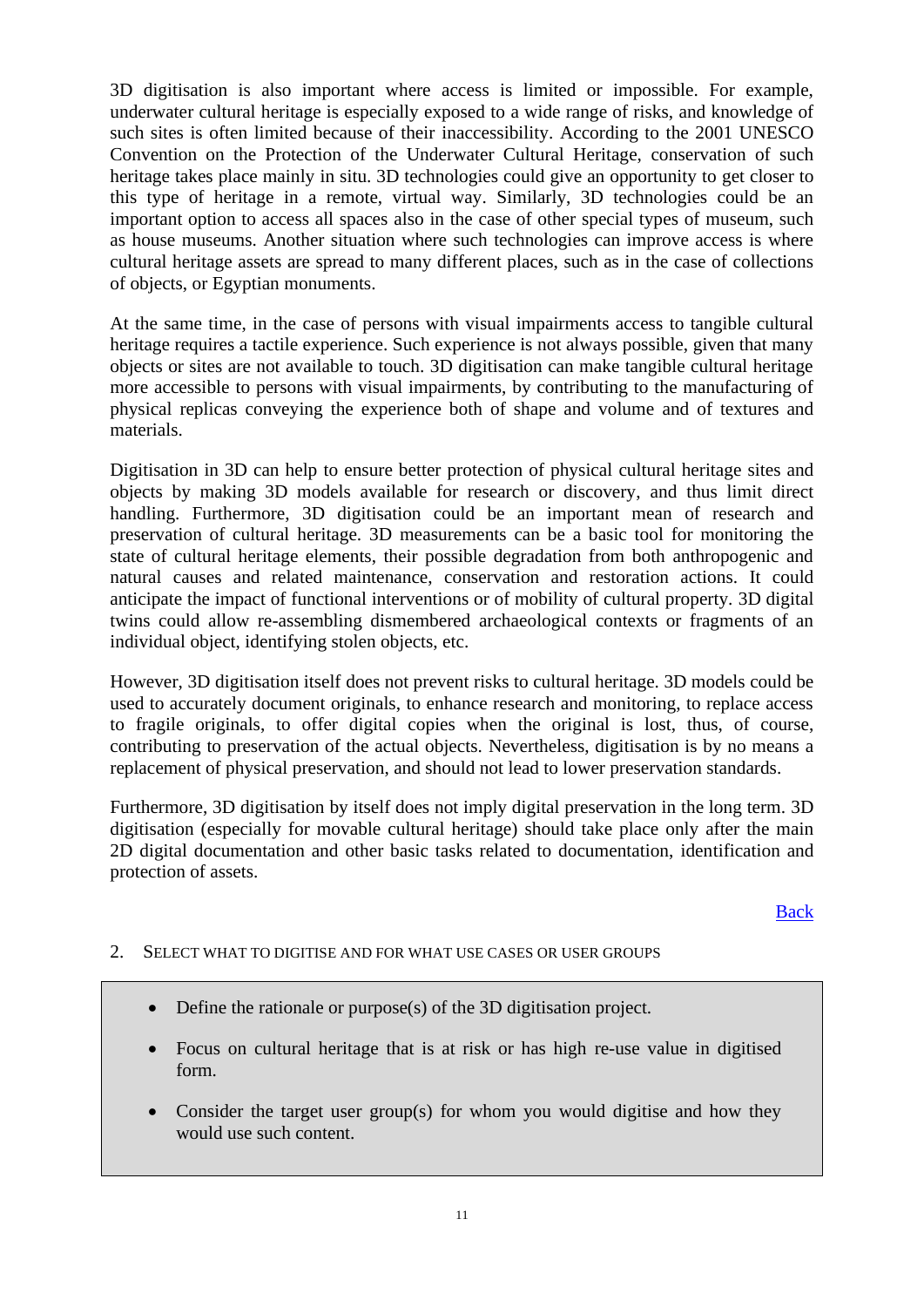- Examine the features of what you would digitise.
- Different use cases require different equipment and digitisation strategies, and different minimum quality levels.
- Involve non-digitisation departments, such as communication, education, or conservation, in co-designing and following up the digitisation project.

3D models of cultural heritage may serve different purposes that have distinct requirements. Such purposes may include detail documentation, reconstruction, reproduction, preservation, protection, research, innovation, training, education, visualisation, or online discovery and access. They translate into a wide range of use cases, including digital twins, virtual reality, augmented reality, mixed reality, timeline, research manipulations, restauration models, 3D printing, buildings and landscapes, educational applications, games, etc. Each of those main purposes requires a different level of accuracy and level of detail of the 3D model.

Defining the purpose of your 3D digitisation project and what you want to achieve from the beginning is critical. Why are you digitising? It is important to consider the rationale for a 3D digitisation project. Is the cultural heritage at risk of decay or loss? Is it especially valuable (for your organisation or others)? Is the cultural heritage regularly accessed? Is digitisation required for a specific project, for example to increase access, enable research, monitor the condition of the site, etc.?

It is also important to identify the target user group of the 3D content, and how they would use such content. Who are you digitising for? Are they professional conservators? People with responsibility for managing a historic building or archaeological site? Museum visitors? Researchers? Teachers or students? The general public? What are their needs in terms of working with 3D content?

Furthermore, another key aspect to consider is which assets would be digitised, e.g. size, volume, and whether any items require special care and attention. What are you digitising?

You may want to support conservation efforts by creating a 3D digital twin of an item for use by internal staff, or to minimise handling of a fragile asset. A different goal may be to publish the 3D content online to offer public access or to create resources for researchers or for education. Yet another intention might be to create a 3D digital twin for preservation purposes.

The answers to questions such as why you are digitising, who you are digitising for, and what you are digitising guide planning decisions for the project from the set of assets you select for digitisation to the digitisation workflow and the way access is provided. The purpose of the digitisation project determines the minimum quality requirements, and also the appropriate equipment and digitisation strategy. Purposes such as conservation or research require highly accurate representations, while educational applications may focus more on realistic visualisation. For the latter, decimated 3D models may be used to reduce the geometric complexity while preserving the appearance. There are also different standards suitable for different purposes. The [final report on 3D content in Europeana](https://pro.europeana.eu/files/Europeana_Professional/Europeana_Network/Europeana_Network_Task_Forces/Final_reports/3D-TF-final%20report.pdf) published by the Europeana 3D task force also addresses the relationship between different purposes and the specific digitisation processes.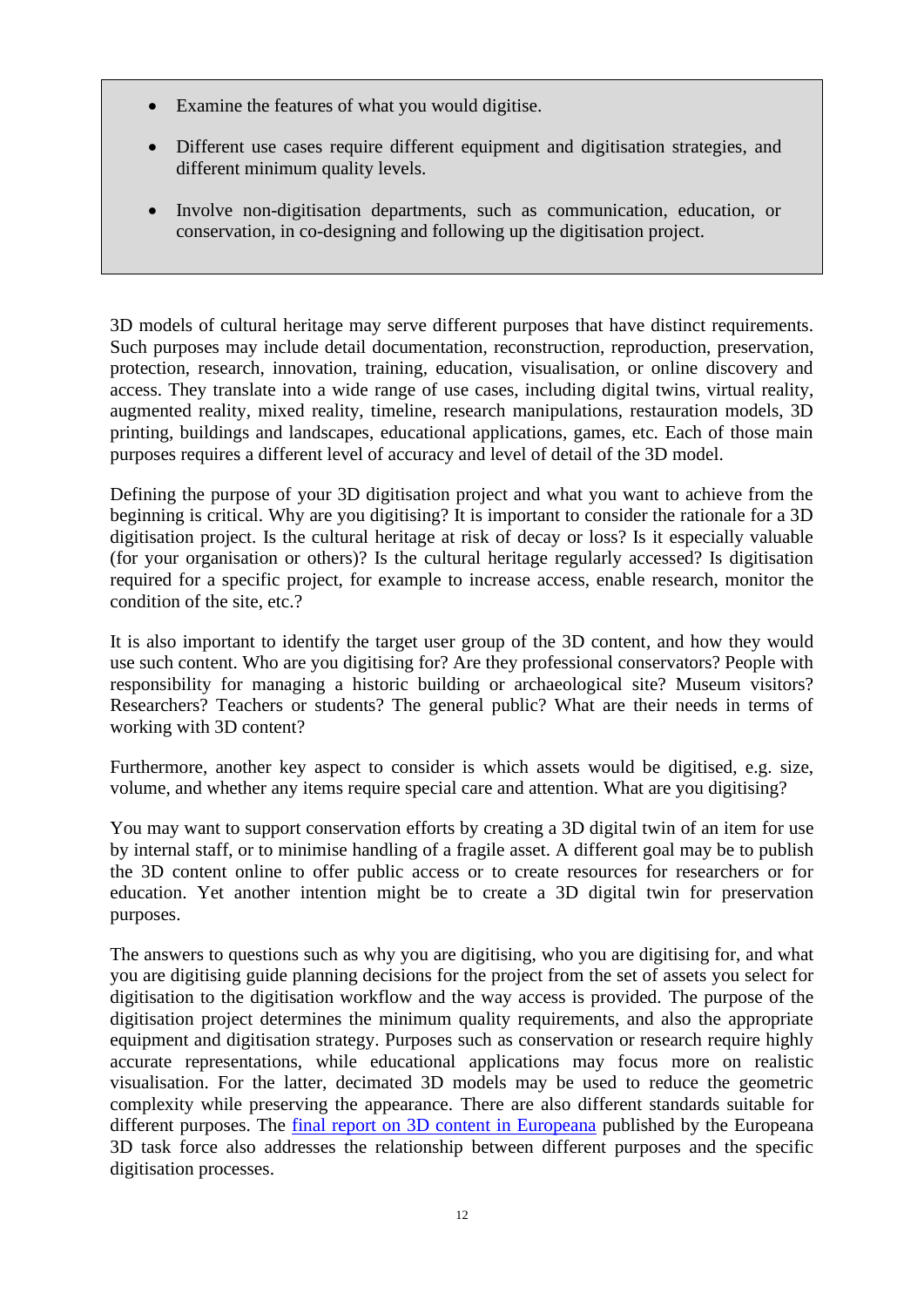Museum collections can be extensive, and there are many cultural heritage buildings, monuments and sites, so it is unrealistic to expect high quality digitisation of everything. Among cultural heritage assets that create a higher sense of belonging, focus on cultural heritage that would serve a specific purpose in digital form, or is at risk, or has high value, including for re-use in digitised form. Where the risk of deterioration or destruction is low, make value the main criterion, e.g. societal, economic, aesthetic value, rarity. Museums, for example, could draw up a hierarchy of validity: spatial objects of high value, objects that could potentially be destroyed or damaged, etc.

When outsourcing in particular, limited funding may require selecting only a number of assets for digitisation. If funding is limited, prioritise which objects to select for digitisation. First select cultural heritage that fulfils the purpose of the project, and subsequently objects that are at risk or which have high value, including high re-use value for your intended target group.

Digitisation projects should be co-designed and followed up from the start by non-digitisation departments such as communication, education, conservation, etc.

[Back](#page-2-0)

- <span id="page-12-0"></span>3. DECIDE WHETHER TO DIGITISE IN-HOUSE OR OUTSOURCE
	- Evaluate your in-house 3D digitisation capabilities. What human resources, skills and equipment are available in-house? What additional resources or training would be necessary?
	- Carry out a cost-benefit analysis to consider whether in-house digitisation or outsourcing offers the best value for your project.
	- Consider also how easy or difficult it would be to upgrade an in-house 3D work environment, and the availability of support and learning materials for the different 3D digitisation methods.
	- Persons who deal with 3D digitisation, including especially when outsourcing, must have the capacity to understand the limits of different 3D techniques as well as to analyse and judge the results.
	- When outsourcing, seek technical advice from 3D experts with specific experience in the area of cultural heritage and use 3D digitisation service providers with specific experience in working with cultural heritage or in other similar or relevant areas.

Cultural institutions need to consider whether they have the necessary human resources, skills and equipment to perform 3D digitisation internally within the project timescale, or whether to outsource the project to a 3D specialist. What human resources, skills and equipment are available in-house? Is any training needed? They should also evaluate the convenience of acquiring the equipment and train operators in order to perform in-house digitisation.

Carry out a cost-benefit analysis to consider whether in-house digitisation or out-sourcing offers the best value for your project – in terms of standards and best practices, output and turnaround times, risk, quality and cost. Depending on type of heritage and intended purpose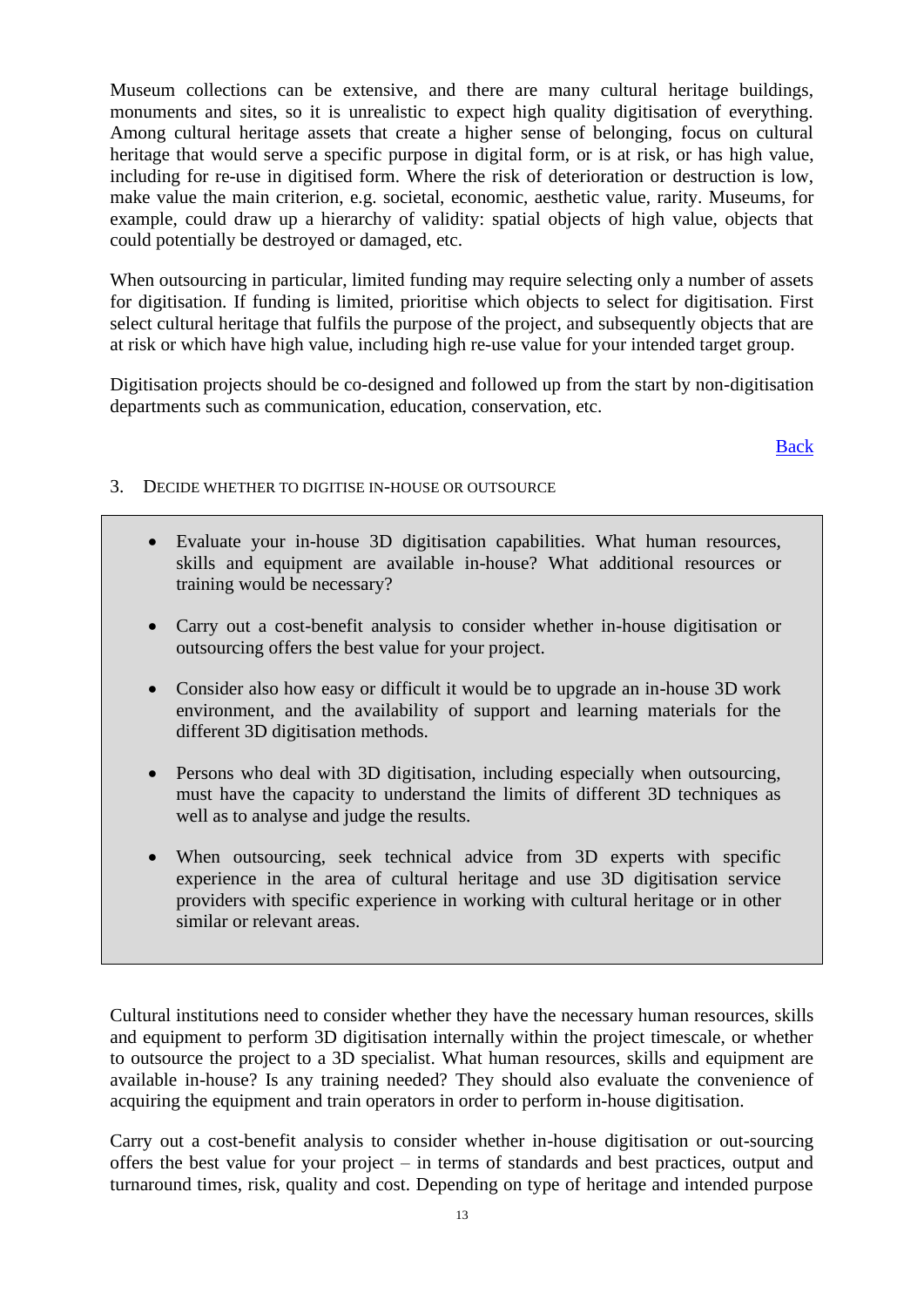you can get away with low/ no-budget DIY (photogrammetry), immovable heritage scanning is standard (though with photo-based texturing).

Consider the processing time for 3D-documentation. Any project whether external or internal should provide a clear list of resources needed for the entire length of the project from preparing the object to scan, to post-processing to dissemination and of course long-term storage. Resources including, time, workforce, work space, computing needs and equipment.

Consider whether any additional services or operations are needed and include them in your working schedule and budget. These may include conservator cares or transport of assets which require a team of trained.

If you decide to do 3D digitisation in-house, investigate also how easily the 3D work environment can be upgraded e.g. are the software / hardware upgradeable separately or not, and what is the meaning of upgrade costs in long run. Keep also in mind that some methods like photogrammetry are very popular and have more support and tutorial material available online.

When contracting an external service provider to digitise cultural heritage assets, it is important to specify from the beginning what the quality requirements are, which rights apply, and what data in which formats the provider has to deliver. Such providers need detailed information in order to be able to make proposals that match the purpose of the digitisation project and the category of cultural heritage involved. Such information is also essential in order to deliver all the data needed both for immediate use and for long-term preservation. Detailed specifications relating to quality and digital deliverables are also essential for properly comparing and selecting from amongst the different tenders received.

Knowledge of 3D technologies, processes and content will help whether you decide to digitise in-house capacity or to outsource. When outsourcing, expert knowledge is necessary not only to specify quality requirements, but also to verify delivered data and products. Persons who deal with 3D digitisation must have the capacity to understand the limits of different 3D techniques as well as to analyse and judge the results. It is good practice to hire 3D digitalisation specialist even if you decide to outsource the work. Furthermore, when outsourcing, it is better to use a 3D digitisation service provider with specific experience in working with cultural heritage or in other similar or relevant areas.

When considering outsourcing options, experiment also with different ways to reduce costs and create interest by engaging the general public in crowdsourcing activities. With the expectation that resources will continue to be limited in comparison to the amount of objects that should be digitised cost saving measures should, in our opinion, be investigated. Engaging the population through crowdsourcing has been shown to both increase engagement but also have the possibility to save funds and allow more objects to be digitised in 3D.

The COVID-19 crisis has highlighted the advisability of working towards the goal of digitising cultural heritage potentially in its entirety. As it is not realistic to progress in this direction based funding for outsourcing and on manual digitisation processes, there is a need, on the one hand, to develop and consolidate in-house skills, and on the other, to start thinking about automation.

The future European Competence Centre for the preservation and conservation of monuments and sites using new state-of-the-art digital technologies is expected to become a valuable source of expertise and advice.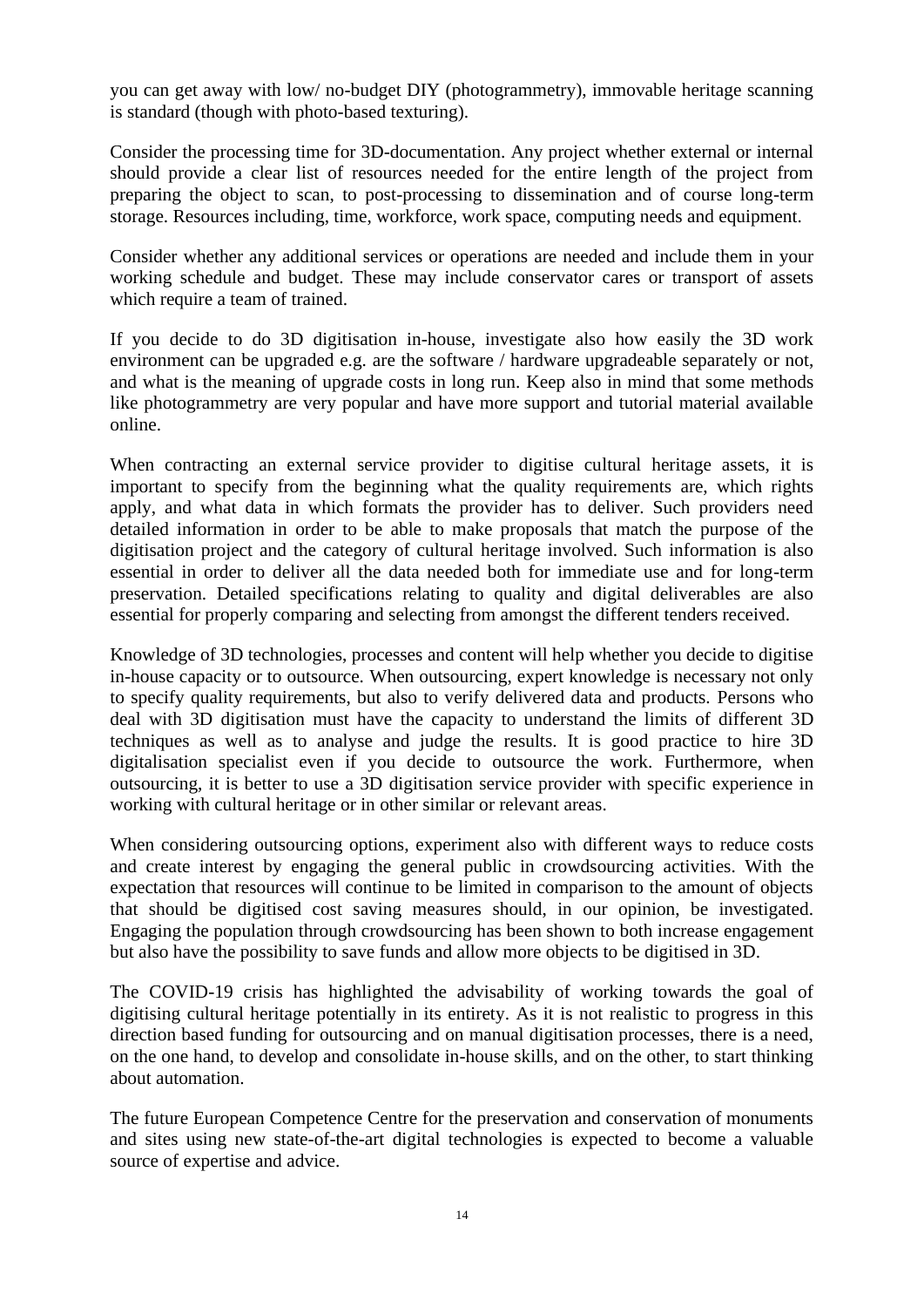#### <span id="page-14-0"></span>4. CLARIFY COPYRIGHT ASPECTS AND PLAN FOR OPEN AND BROAD ACCESS

- Identify the rights applying and the individuals and organisations holding them, and engage in discussions with them prior to starting the digitisation.
- Define the copyright that is compatible with the identified rights, and that would be most suitable for the purpose(s) for which the digitisation takes place.
- Follow and encourage adherence to the principle that what is in the public domain should remain in the public domain after digitisation.
- Integrate licensing and copyright provisions into your access and re-use agreement, and include such copyright information in the metadata.
- When outsourcing, ensure that the call and contract require that any copyright (or associated rights) , including for metadata, be transferred to the beneficiary institution or released into the public domain, and not reserved by the service provider.
- Plan from the beginning how the 3D collection will be made available to your target users.
- Provide broad public access, storing and distributing 3D models via open public platforms as well as self-hosting.
- Ensure the content is also available in open formats, in order to prevent vendor lock-in or restrictive re-use.
- Include the metadata captured as machine-readable interlinked data (Linked Open Data), in order to enhance findability.

When engaging in a 3D digitisation project, there may be certain rights in physical buildings, monuments, sites or objects to take into account. The process of 3D digitisation itself may also generate new additional rights. There may be different individuals or organisations holding such rights. Identify the rights involved and the individuals and organisations holding them, and engage in discussions with them prior to starting the digitisation.

In many countries, the law does not provide that the rights under which a cultural heritage site or object falls are transferred by default to the corresponding digitised replica. When outsourcing, it is important to make sure that any copyright needed for the planned use, immediate or future including long-term preservation, is not reserved by the service provider. ensure that the call and contract requires that any copyrights (or associated rights) are transferred to the institution or released into the public domain. This smooths the path for reuse outside of the original thought of scope. Negotiate and clearly describe rights situation of all the assets of digitisation, to ensure reuse.

Make sure that the copyright is clear. Does your organisation own the asset to be digitised or do you need to get permission from the owners? If you are outsourcing, who will own the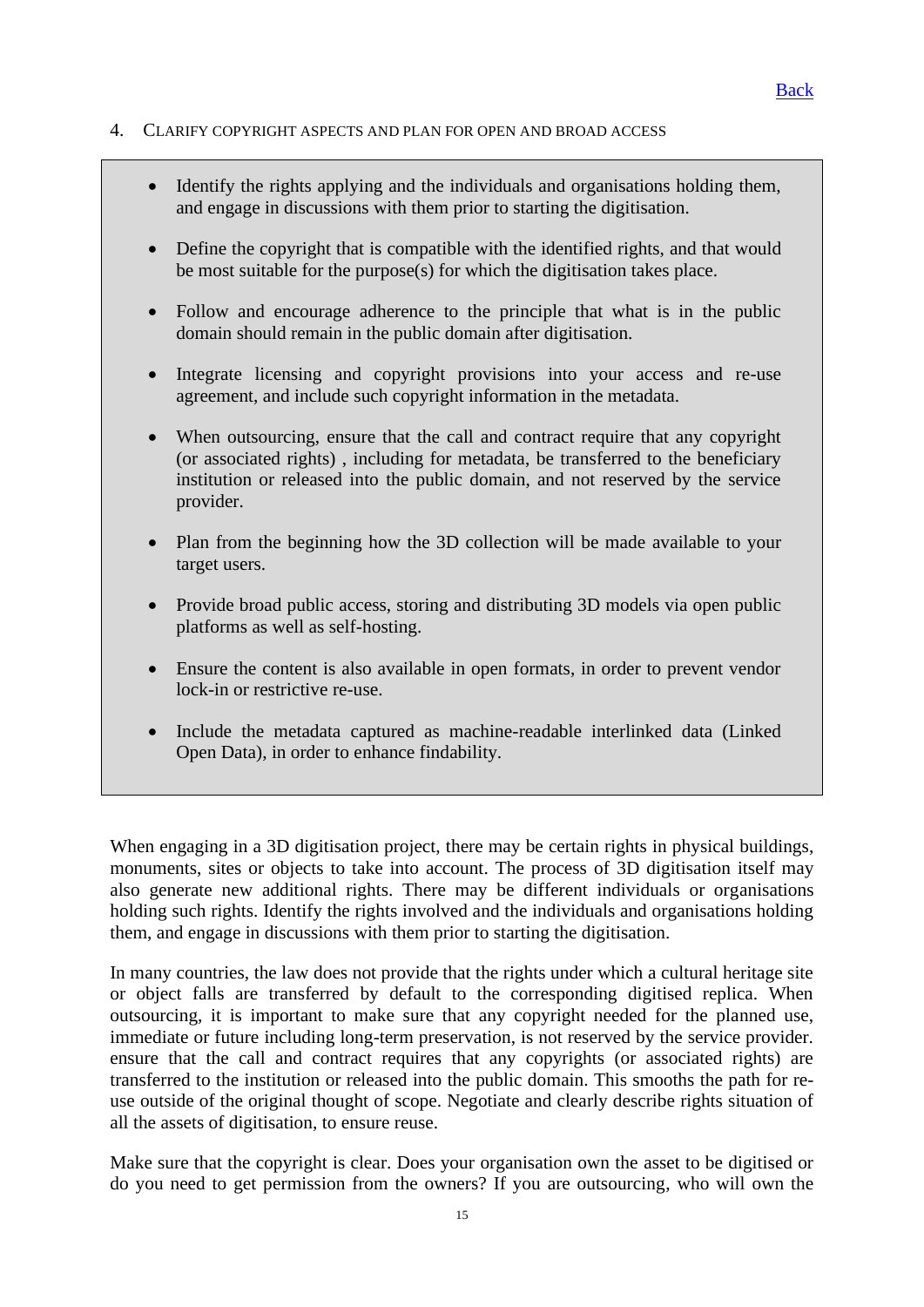copyright of the captured and processed data? Have you agreed a licence that permits use and re-use of the content? Ensure that future re-use is not artificially limited, e.g. by unclear or restrictive licensing.

Encourage adherence to the principle that what is in the public domain should remain in the public domain as captured in a digital representation. This principle is described in the [Europeana Public Domain Charter.](https://www.europeana.eu/en/rights/public-domain-charter) It is also in the same spirit as Article 14 of the EU Copyright Directive. Even for works that are in-copyright, creating a digital representation for preservation purposes, 3D or otherwise, should not require of a collections-holding institution to have the explicit permission of the copyright holder. This is in line with Article 6 of the EU Copyright Directive.

Identify the purpose for which the digitisation is carried out, and the copyright that would be most suitable to that purpose. Ensure the chosen copyright does not needlessly limit future reuse in not yet envisioned ways. If unsure, err on the side of more freedom to re-use with the most open license possible as a standard. Open licenses make it easier to have the work stored by multiple parties, aiding in long-term preservation. This is in line with initiatives such as [LOCKSS.](https://www.lockss.org/)

Integrate licensing and copyright provisions into your agreement from the start of a digitisation project, to define clear rules of access and re-use of the 3D content at any step in the digitisation process. Provide such copyright information also as part of the metadata. Use standardised, machine readable rights statements that permit reuse for commercial and noncommercial purposes, such as the Creative Commons licences (PDM, CC0, CC BY or CC BY-SA). Europeana has built up a [strong copyright community](https://pro.europeana.eu/network-association/special-interest-groups/europeana-copyright) and provides extensive resources and advice relating to copyright and licensing, including [ready-to-use rights](https://pro.europeana.eu/page/available-rights-statements)  [statements.](https://pro.europeana.eu/page/available-rights-statements)

It is important to plan how the 3D collection will be made accessible to your target users from the beginning. Consider how users will access the content – online, in gallery, via high performance computers, via a hosting or online service, or via streaming. There are various ways of providing access, and such ways and means depend on whether your target users are internal or external, using the content on-site or online.

When they are easy to find, view and share, 3D models extend the reach of cultural heritage and enhance its influence and value. Making 3D models available publicly may be by means of service platforms and/or self-hosting. Consider public access, storing and distributing 3D models via open public platforms as well as self-hosting. In order to enable the aggregation of data at the European level, follow the [FAIR principles.](https://www.go-fair.org/fair-principles/)

Make sure that the content is available in formats that support the access you wish to provide. You may need more than one format – for example a format for 3D printing, another for online visualisation and a third for archiving. Ensure the content is (also) available in open formats to prevent vendor lock-in or restrictive re-use. There are many examples of valuable content being lost as providers go out of business or fail to keep their formats, and the tools needed to read them, up to date. Ensuring that the content is also being available through open formats helps to limit the risk.

Most often, local public links to 3D content (for example, on museums' web sites) perform poorly versus well know, supervised, optimised, constantly updated worldwide hosting platforms or Europeana. Small institutions should consider having long-term agreements with such platforms if they cannot ensure high-quality local web services.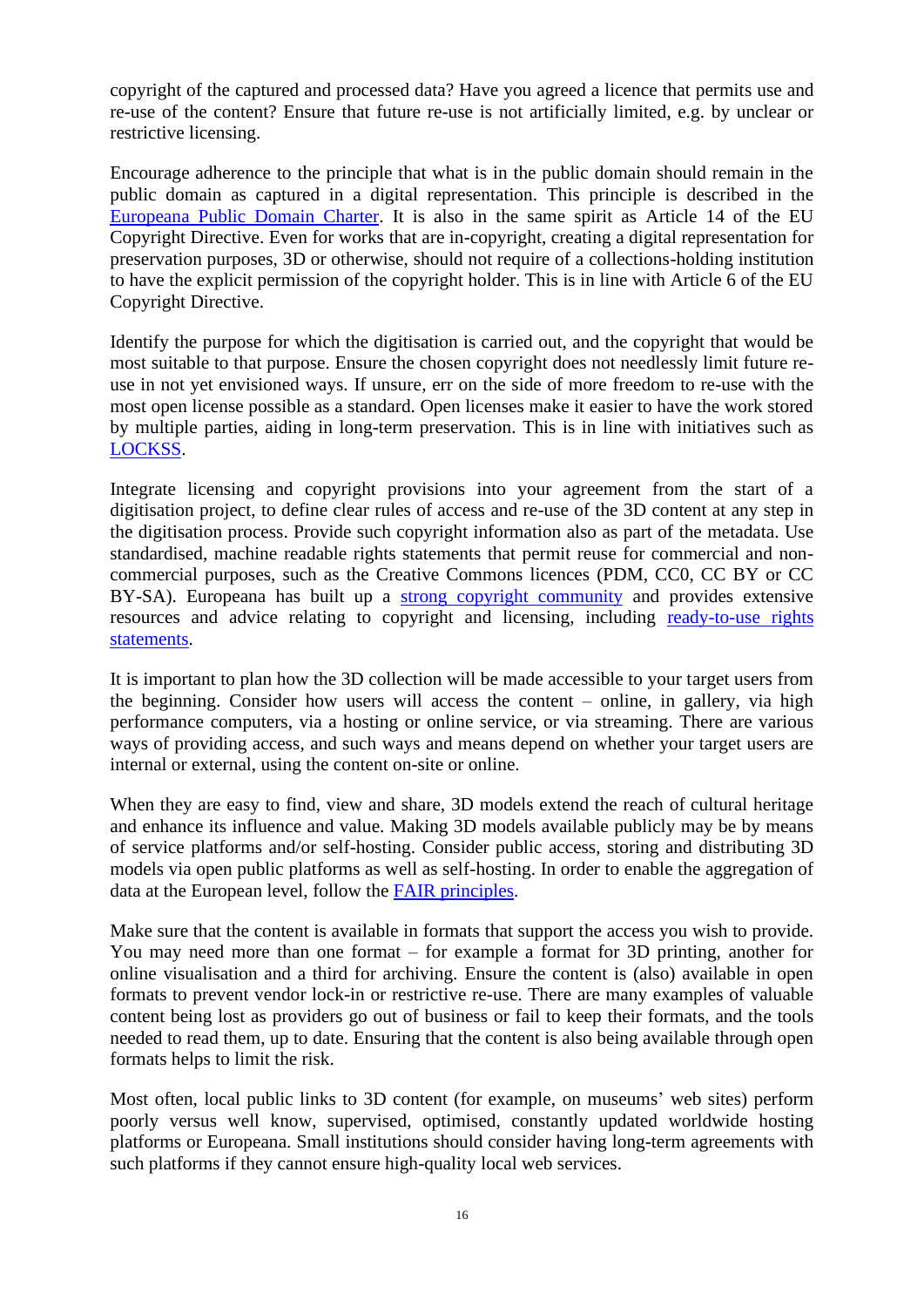Providing metadata to Europeana, Europe's digital platform for cultural heritage, also facilitates discovery of and online access to such content from throughout Europe and beyond. Metadata captured as machine-readable interlinked data (Linked Open Data) is very important in order to enhance findability.

[Back](#page-2-2)

- <span id="page-16-0"></span>5. DETERMINE THE MINIMUM QUALITY NEEDED, BUT AIM FOR THE HIGHEST AFFORDABLE
	- Quality in 3D digitisation of cultural heritage is not only about capture accuracy and resolution, but also about other key aspects such as historical accuracy, range of data and metadata generated and collected, and fitness for purpose.
	- Investigate how high the capture accuracy and resolution could be, what the costs are (in time and money), and the equipment, software and skills needed.
	- Determine what the minimum quality necessary is for the target users and the way they use the content, and whether the project budget and timescale permit capturing at a higher level of accuracy.
	- Aim for the highest 3D capture quality for the largest number of assets that the budget and time available allow.
	- What is high model quality today may become just standard in the near future, and high-accuracy and high-resolution raw data may be useful in the future to generate new, better 3D models.
	- Collect, generate and include rich metadata and annotations throughout the workflow (during digitisation, processing, visualising).
	- When outsourcing, specify from the beginning what the quality requirements are, which rights apply, and what data in which formats the external provider has to deliver.
	- Keep in mind that, regardless of how high the quality of digitisation, a 3D model is not a 100% exact copy of the original subject.

Quality is an essential aspect in the context of 3D digitisation of tangible cultural heritage, and it is a significant challenge because tangible cultural heritage is diverse and the resulting 3D models are complex. There are many parameters involved at the different stages of the 3D digitisation process and they vary depending on the type of tangible cultural heritage, and on the equipment and methodology used. The different possible purposes or uses for the resulting 3D material also determine different combinations and levels of those parameters in order to achieve the minimum level of quality that fits the purpose. Furthermore, there are different instruments, formats, workflows and software solutions in use, without a sufficient degree of standardisation.

3D models have to be useful also as work models, and that requires high quality. 3D digitisation projects should pay special attention to criteria that define quality, such as texture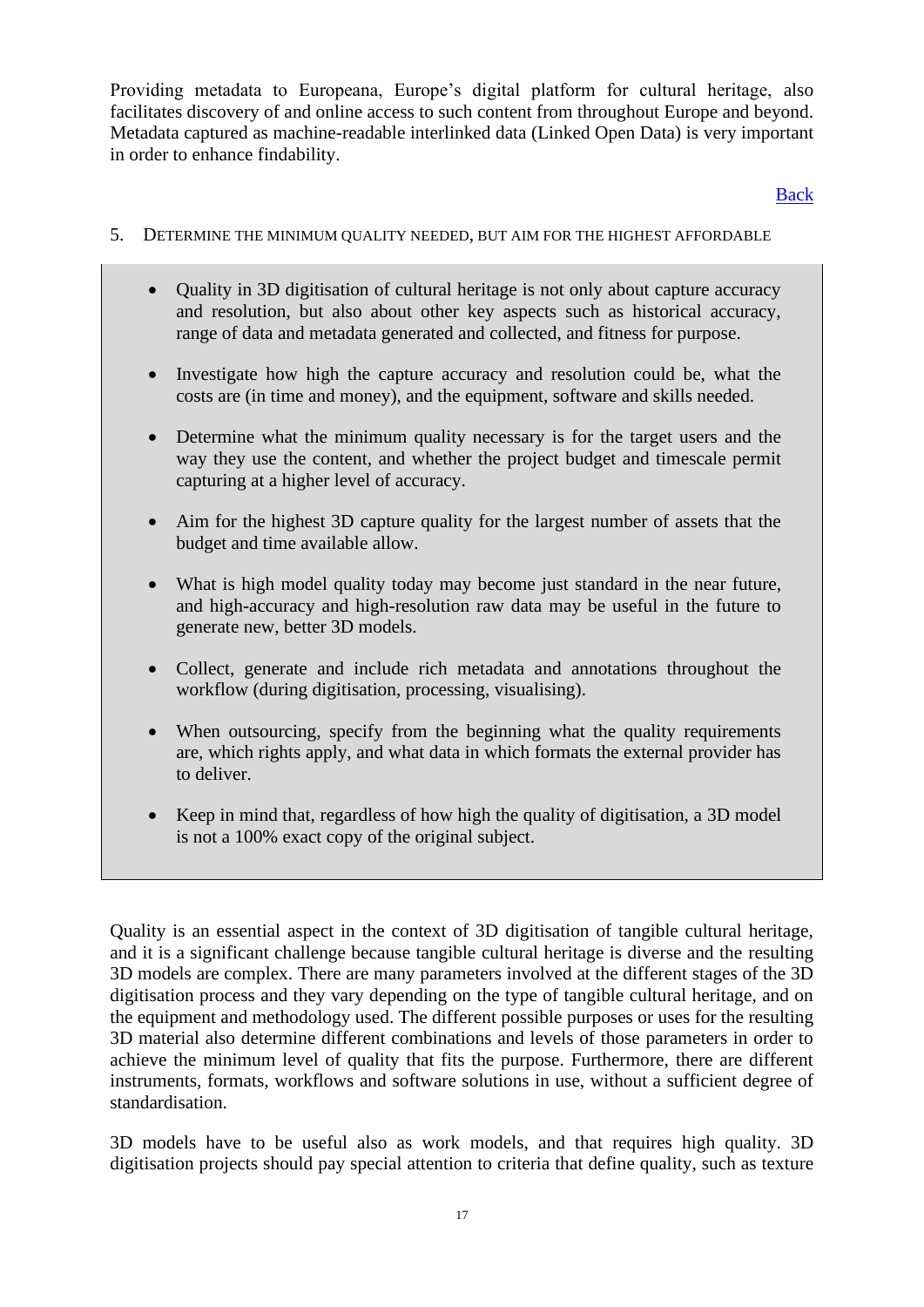and colour management and dimensional accuracy, in order to produce reliable and re-usable digitised resources.

The accuracy of the shape (high-resolution or a high polygon count) is one technical measure, but there are also other technical attributes such as colour and texture. High quality is not only defined by resolution and accuracy, but also by the degree of how well a 3D model approximates the real object with all the features recorded, which is the basis for e.g. photorealistic 3D rendering or physical reproduction. These features include how faithful geometrical features were captured and reconstructed and how close colours captured come to a given colour reference.

Geometry and colours, however, are not all there is to a faithful reproduction, as they do not capture the dynamic behaviour of the object surface in reaction to varying illumination or when observed from different angles. Tangible heritage consists of a wide variety of different physical materials, that each have their own dynamics in this respect, such as reflectance at different intensities and distributions, angle-dependent colour changes and even translucency. Optical material behaviour acquisition tries to capture this aspect which goes way beyond geometry and texture information only. To reach highest quality and thus highest realism, capturing optical material behaviour needs to be considered whenever possible.

Equipment and strategy of digitisation also affect quality. The instruments used for capture and the algorithms involved in the processing determine the accuracy of the resulting 3D data set and model. The processing should not add any artificial visual elements or effects to the model, or at least any such transformation should be well documented and able to be separated from the original, like a different layer.

For large areas, a multiscale digitisation approach may be more suitable. It involves using medium resolution when scanning a landscape, and higher resolution when scanning a point of interest. A very high resolution on the whole area may be irrelevant. This is all the more important as scanning a large area can lead to huge data sets that become very difficult to manage, store and search in the longer run. Good data capture policies are important in order to mitigate such risk. It is possible to combine different resolutions (medium and high) in the same 3D model during the data processing stage. Nevertheless, this method usually requires a quality post-processing software and the resulting model is not always 'watchable'.

Nevertheless, regardless of how high the quality of 3D models is, they do not replace the original objects, buildings etc. The model generated by 3D software will not be a 100% exact copy of the original subject. The model is generated from a large volume of photos or laser data, etc., and the 3D post-processing is more or less imperfect, depending on several things including the quality and number of the images, how accurate the laser data is, software settings, etc.

Museum collections can be extensive, and there are also many cultural heritage buildings, monuments and sites, so it is unrealistic to expect digitisation of everything at the highest quality possible. High-accuracy and high-resolution raw data can be used to generate 3D models for different audiences and functions. However, there is a need for balance between time, cost and the resolution and accuracy with which data is captured. The instruments needed for very high-resolution capture are expensive and the resulting datasets may take longer to process.

Considering the needs of the target user groups, and how they are likely to use the 3D content, enables informed choices. Minimum quality requirements should reflect the purpose of the digitisation project. Certain purposes, such as preservation and reconstruction, require high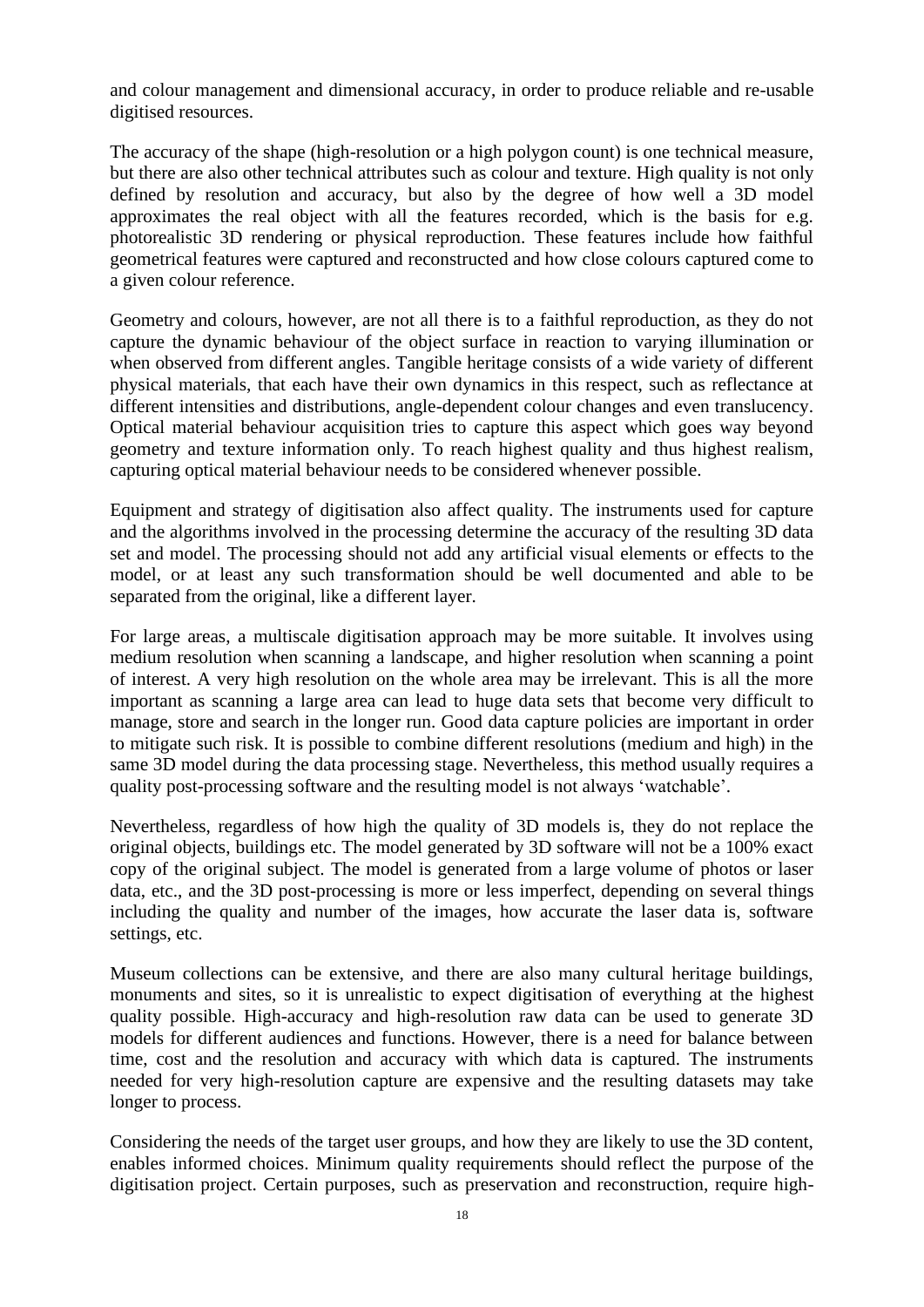quality geometrically correct 3D models. For visualisation or VR and AR applications, optimised decimated 3D models are more suitable. Typically, high resolution models are decimated to reduce geometric complexity while preserving the characteristic features and their appearance. The quality of post-processing also has to match the required purpose.

Investigate how high the accuracy and resolution could be, what the costs are (in time and money) and the equipment, software and skills needed, and then consider the minimum level of accuracy needed for the project, and whether the project budget and timescale permits capturing at a higher level of accuracy.

Define minimum quality levels for the measurement data that will be good enough to cover your needs. Sometimes, for example, different data quality may be necessary for documenting a whole object, and much more detailed data for a small fragment just to capture some processes or tool traces. Measurements and specially data post-processing are very time consuming, so the minimum quality requirements need to make the whole process more effective and cheaper.

Nevertheless, the highest quality today may become just standard in the near future, and what is good enough now may become modest or even insufficient. In that event, high-accuracy and high-resolution raw data may be useful in the future to generate new, better 3D models that take advantage of advances in digital technology and connectivity. For that reason, it is important to aim for the highest quality affordable and perhaps limit the number of assets covered as permitted by the budget and time available. In other words, consider capturing fewer targets at a higher accuracy and resolution.

The data captured through digitisation, for example by means of photogrammetry or laser scanning, is useless without technical, administrative and provenance metadata to allow for reproducibility and traceability of the artefact. It is very important to make it easy to verify also which part of data comes from the capture process and which parts of the model have been modelled.

We digitise cultural heritage because it has historical value. Therefore, the historical information about an object or site is as important as the technical data from the digitisation process (settings, calibration data, raw data, information about the data acquisition equipment and environmental factors) and the final 3D model data such as geometry and textures of the artefact. Historical accuracy (or the research that underpins a reconstruction) is absolutely necessary in cultural heritage projects.

Comprehensive and adequate metadata, enriched with state of the art multilingual glossaries, improves discovery of models in content management systems (CMS) or digital asset management systems (DAM) and/or search engines, including in particular via Europeana. Metadata are the main key for conservation, access, use, reuse, rights management, understanding of the model and of the object digitised. Providing comprehensive and adequate metadata also enables re-use and supports archiving. Metadata should not be subject to copyright.

3D models without metadata are useful for videogames and within storytelling projects, or for virtual reconstructions, e.g. of archaeological contexts. Application of the [London Charter for](http://www.londoncharter.org/)  [the Computer-based Visualization of Cultural Heritage](http://www.londoncharter.org/) would guarantee that models are historically accurate and refer to the scientific knowledge underlying them, with a clear distinction between reconstructive propositions based on facts and propositions of fantasy.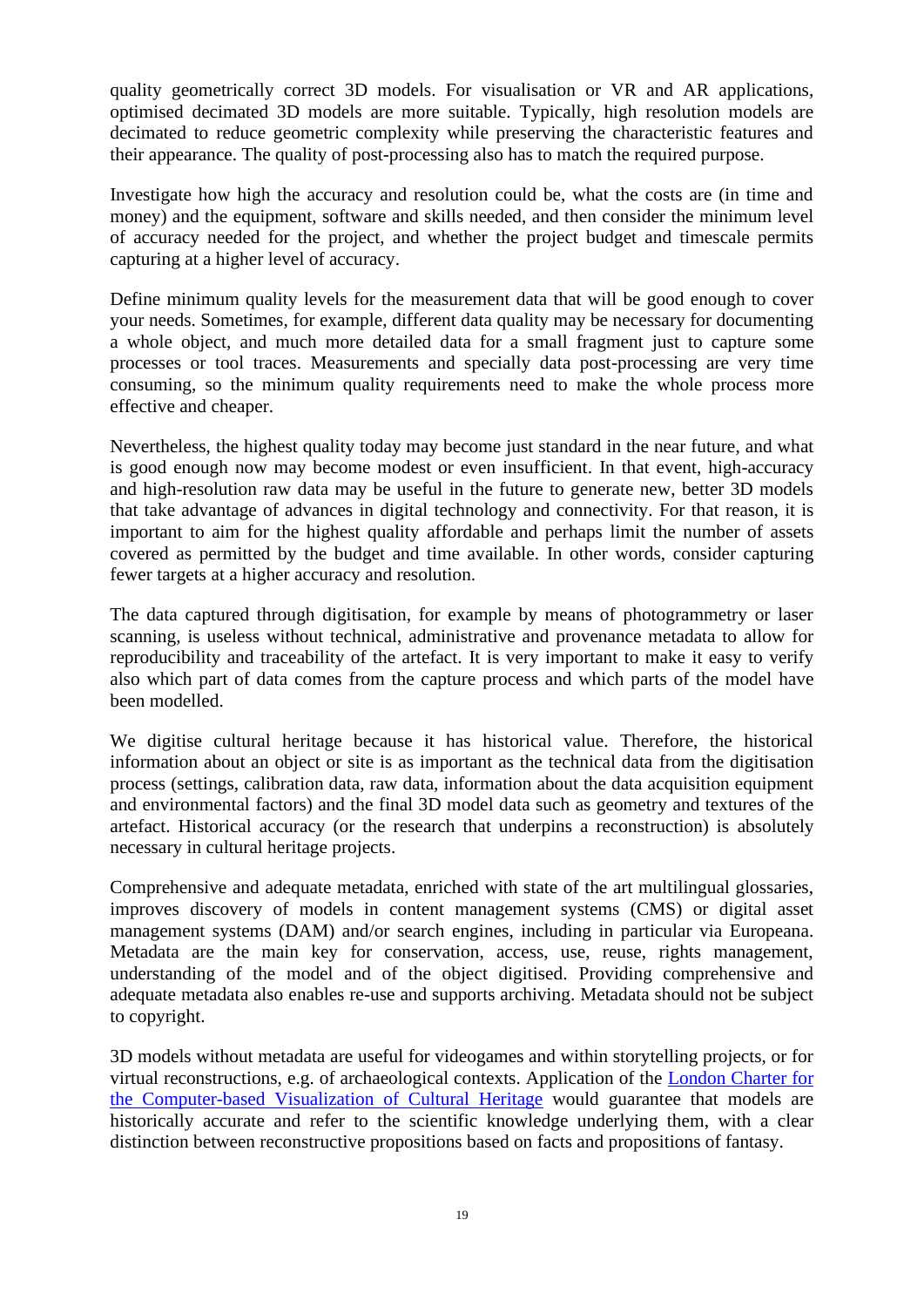3D models with separate metadata are currently quite widespread, and they suffer from the separation between 3D and metadata. Metadata can be anchored to the model in a way that is not resilient to post-processing and subsequent interventions on the 3D model. Also, different 3D models will present different information granularity, which can be problematic in case of comparison or aggregation.

3D models with embedded metadata (BIM) are a more effective solution, but difficult to achieve as they still require massive manual intervention. Although the "scan to BIM" problem is unsolved yet, it is possible that rather soon it will be solved by the market, as broad professional areas (such as engineering) are addressing it beyond the cultural heritage domain. The same can be wished for the application of artificial intelligence for this purpose, which is not very advanced yet.

To be complete, metadata for a 3D object has to include also information about the cultural heritage asset, about the digital data produced and about the digitisation project itself. The latter is often referred to as paradata. Asset metadata includes information such as title, type, description, rights, location, geometry, textures, and materials. The information about the asset should also describe its cultural and historical value, and include geographic and temporal information as well.

Web or digital resource metadata includes all the technical information associated with the 3D cultural heritage objects or site such as acquisition technique, system and software specifications, reconstruction quality and formats of the 3D model. For 3D models published online also keywords are useful as they increase discoverability.

Project metadata, or paradata, includes information such as the purpose of digitisation, conditions relating to data collection and processing, equipment and methods used, the process of digitisation, and the actors involved.

Some metadata may be captured by the equipment being used in digitisation and processing. Such metadata should be captured throughout the workflow, rather than at the end of the project when time and funding may have run out. A capture/acquisition process establishing a stable and robust link between metadata and models would be of paramount importance and should be identified. However, not all relevant information can be collected with digital tools. Some metadata requires research, for example the historical or cultural value of the object. Other metadata may involve lab tests, for example materials data.

Rich metadata supports discovery, access, and understanding of the model and of the cultural heritage asset represented and of what could be done with it. Metadata should be adapted depending on the use of 3D model in order to minimise manipulation. Persistent identifiers for 3D content ensure findability of such content over time. In parallel with keeping a record of the metadata and paradata, it is also important to display and distribute the most significant metadata properties, with the dissemination of 3D models.

Labelling 3D models for their use in the framework of pattern recognition, machine learning and other artificial intelligence research approaches should also be considered. Uses and users are no longer just human: a digitisation campaign designed today must take into account the availability of metadata and digital objects for pattern recognition, machine learning and other forms of artificial intelligence based research. Besides metadata, models should be equipped with annotations (labelling) making them usable in big data and artificial intelligence contexts. The use of AI in the area of cultural heritage is currently, in fact, slowed down by the lack of adequate datasets.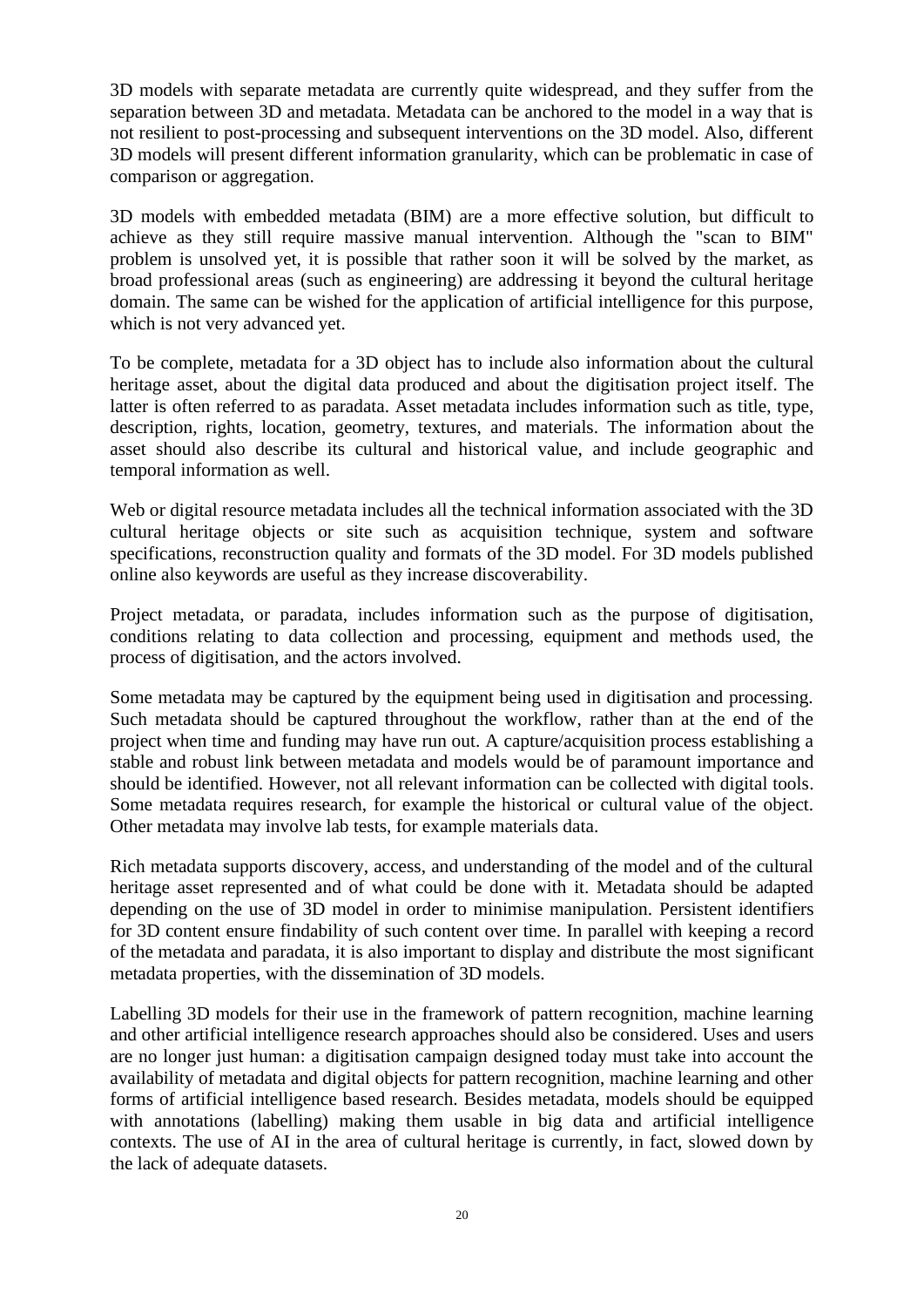Data interoperability is crucial. 3D models and metadata should therefore adopt metadata standards for cultural heritage consolidated internationally, or at European level, in order to guarantee the interoperability of the data collected. The [final report on 3D content in](https://pro.europeana.eu/files/Europeana_Professional/Europeana_Network/Europeana_Network_Task_Forces/Final_reports/3D-TF-final%20report.pdf)  [Europeana](https://pro.europeana.eu/files/Europeana_Professional/Europeana_Network/Europeana_Network_Task_Forces/Final_reports/3D-TF-final%20report.pdf) published by the Europeana 3D task force reviews and discusses metadata schemas for cultural heritage 3D data sets and models, and makes some recommendations in that respect. The metadata schema used should be suitable for cultural heritage and for the particular type of digitised content involved. Any extensions applied to an existing metadata scheme should be clearly documented. It is recommended to store metadata in XML/RDF format, and make it machine-readable and linked (Linked Open Data).

Metadata should be organised to enable the inclusion, also at a later stage, of all information needed to use the model in order to study the digitised cultural object, its conservation and restoration, and in order to communicate it to the public. A feedback loop available for suggested improvements and corrections from re-users of the materials (what is sometimes referred to as [roundtripping\)](https://meta.wikimedia.org/wiki/Wikimedia_Commons_Data_Roundtripping) would be valuable. By involving the community in the work with e.g. metadata or with the models themselves, valuable content will be created and should be possible to (re-)use by the 3D digitisation projects themselves.

CMS and DAM as metadata management systems are viable solutions at the moment, but possibly not for the longer term. It is hard to envisage that they could provide robust solutions for massive 3D metadata management, while semantic systems for organising metadata and cloud systems (such as those proposed by [EOSC\)](https://ec.europa.eu/research/openscience/index.cfm?pg=open-science-cloud) emerge.

When outsourcing, it is essential to specify the purpose, standards, best practices and quality outcomes expected from the work in the call for tender. It is important to specify from the outset what the quality requirements are and what is to be delivered. That should be done by including measures of the quality required and the digital deliverables expected. Digital deliverables should include both 3D models for different immediate uses and archive files for long-term preservation. Clearly determined parameters of the data to be delivered also makes it possible to check their quality and verify whether they meet the requirements. Furthermore, not adding any artificial visual elements or effects to the model during processing should be a contract requirement, or at least any such transformation should be well documented and able to be separated from the original, like a different layer.

Quality specifications and expectations in calls to tender should be as clear and understandable as possible, such as what kind of corrections or editing is needed for the 3D models, or whether there is a need or hope for physically based rendering. Providing references to examples of other similar objects digitised in 3D would also be important. Indicate also what formats a service provider should deliver, e.g. preservation formats (open and proprietary), and which layers: point clouds as well as final assets and rendered scene. Intermediary files like meshes are of minor importance because they can be generated based on point clouds with different software. Archive files should ideally also be delivered in open format (based on the assumption that open formats will turn out to be sustainable in the long run).

[Back](#page-3-0)

- <span id="page-20-0"></span>6. IDENTIFY THE DIFFERENT VERSIONS AND FORMATS NEEDED FOR THE DIFFERENT USE CASES TARGETED
	- Purposes such as preservation and reconstruction require high-quality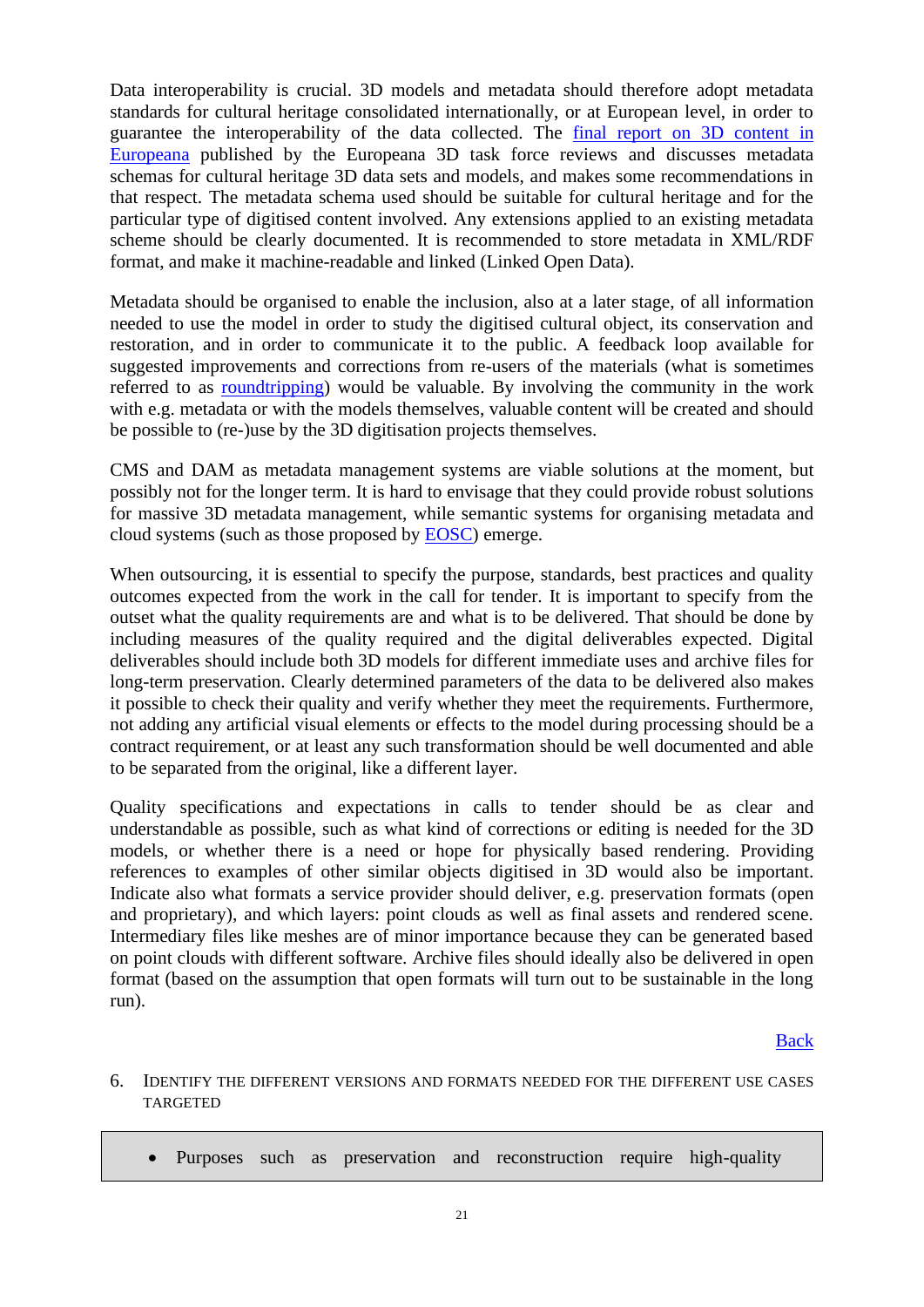geometrically correct 3D models, while for visualisation or VR and AR applications, optimised decimated 3D models are more suitable.

- Use the raw data to produce a master high-resolution 3D model, which would serve as the basis for decimation and conversion into different formats to serve different purposes.
- Make the content available in multiple formats, of which at least one should be an open format.
- Follow standards and best practices, and choose open and/or commonly used formats for 3D models, such as glTF, X3D, STL, OBJ, DAE, PLY, WRL, DICOM or IFC.
- Choose a viewer/platform for delivery that works on a range of devices and which can also be supported in Europeana.

The 3D raw data resulting from the digitisation process requires further processing to generate 3D models and other 3D content for diverse uses. Digitisation may serve different purposes, which can be documentation, reconstruction, preservation, research, education, visualisation, or online discovery and access. The models and content for each purpose may include highresolution offline models, online models, interactives, 3D printable models, augmented and virtual reality models, publications, images, videos, and panoramas.

Post-processing is required after data capture to transform raw datasets into 3D models. This involves a sequence of steps to process and visually enhance the raw data. The same raw dataset may be used to produce 3D models at different resolutions, in formats suitable for printing, for rendering online, or for deposit in an archive. The raw data from the capture stage can be used to produce a master high-resolution 3D model, which can then be the basis for decimation and conversion into different formats to serve different purposes. The metadata and the paradata can be used for linking multiple version to the original 3D source when the capturing phase is the same. It would be useful to establish a process for providing the raw data and/or master model to re-users to allow them to create the 3D models that best fit their needs. Such practices will help spur innovation, interest and artistic works through and from the 3D digitisation.

The intended use of the model will also influence how the content is made available. A 3D model should, in principle, not be used for a single purpose, but become part of a broader digital cultural heritage ecosystem allowing to re-use and re-process digital information for further study or dissemination purposes. High-resolution 3D models intended for use in historic buildings conservation are likely to be made available offline on powerful computers with professional software. 3D models created for gallery interactives may be made available through gaming platforms on in-gallery equipment. For online access, use of viewers or service platforms that comply with standards, can be accessed via a range of devices (desktop, mobile, etc.) and can be embedded in Europeana are recommended.

Make sure you follow standards and best practices, wherever they already exist and it is possible. To maximise the long-term usefulness, accessibility and potential of your 3D content choose open and/or commonly used formats for 3D. This, together with clear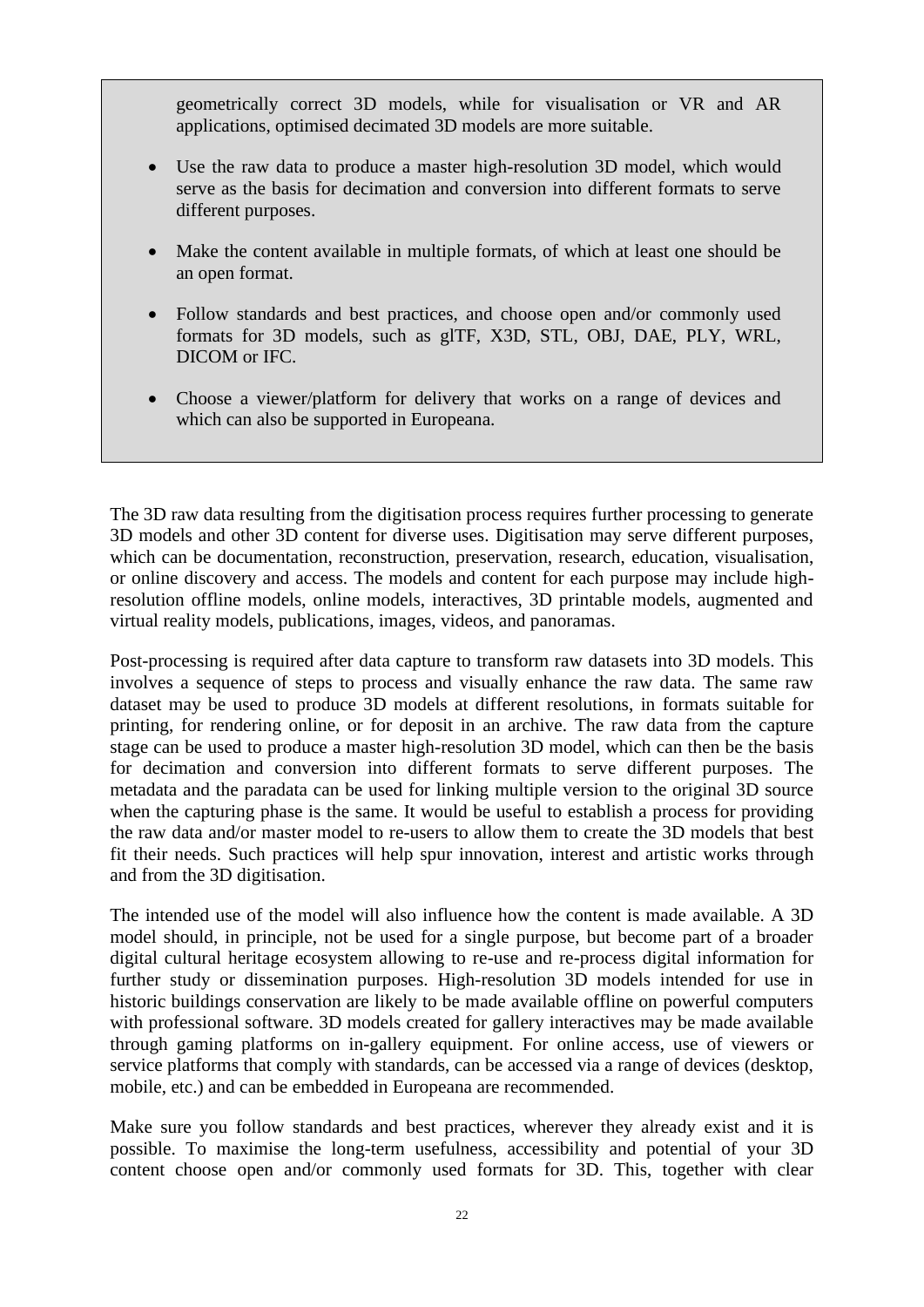licensing, increases the potential for re-using the content for opportunities that may arise in the longer term. If needed the material should be made available with multiple formats, of which at least one should be an open format to ensure that the content is accessible to everybody and is persistent over time. Licensing should be made clear irrespective of the format, and it should allow for re-use.

Open and commonly used formats for generating 3D models from the raw capture data include examples such as glTF, X3D, STL, OBJ, DAE, PLY, WRL, DICOM or IFC. Highquality and high-resolution data can be stored in \*.OBJ or \*.DAE formats. Common formats for virtual and augmented reality visualisation are \*.USDZ and \*.glTF. For 3D printing \*.STL and for web visualisation \*.X3D and \*.GLB are widely used. 3D models for printing can serve the purpose of reaching people with disabilities. The list is not exhaustive, since 3D models are generated for different final purposes. There are also other open and commonly used formats for specific uses such as IFC for the AEC industry, and such formats often already include more than just the shape. Where other formats are used, the format specification should be indicated or delivered with the data.

3D models of large areas can be very big files that become difficult to open, display and manipulate. To solve this issue, there are options such as streaming 3D models or using protocols that 'tile' large 3D models. Quite specific to the field of large 3D models, protocols that 'tile' large 3D models work by cutting such models into smaller pieces (tiles) that a computer can display more easily. Since the computer loads such smaller pieces in real time and seamlessly, the viewer experience will be that of exploring only one single 3D model. There are several formats for such 3D model management protocols: 3D Tiles developed by the Cesium Consortium (open format, and already has a wide community of users contributing to the development of the tool), Potree developed at Wien Technical University (also open format, but the community is smaller), and the I3s tiling system proposed by Esri (also open source).

In cases where the digitisation is outsourced and performed by an external provider, frequently only the final output of a digitisation is delivered to the customer. To allow for further re-use, raw data should be required as well with contextual information and metadata. The expectation is that when a separate provider (e.g. a company) is involved with the digitisation all the information created during the digitisation should be released.

#### [Back](#page-3-1)

### <span id="page-22-0"></span>7. PLAN FOR LONG-TERM PRESERVATION OF ALL DATA ACQUIRED

- Making 3D content accessible online or otherwise does not equal archiving or long-term preservation, not even when doing multiple backups.
- Take into consideration long-term preservation from the beginning, including all aspects such as formats, storage, future migrations and re-use, ongoing maintenance and the corresponding long-term costs.
- Keep as much data as possible from the 3D digitisation process, depending on the storage and data management capabilities available, including the raw data.
- Select an archive that is able to accept the incoming digital data files, has the necessary storage space, and can offer a preservation service.
- Use and support as much as possible open file formats, software and hardware,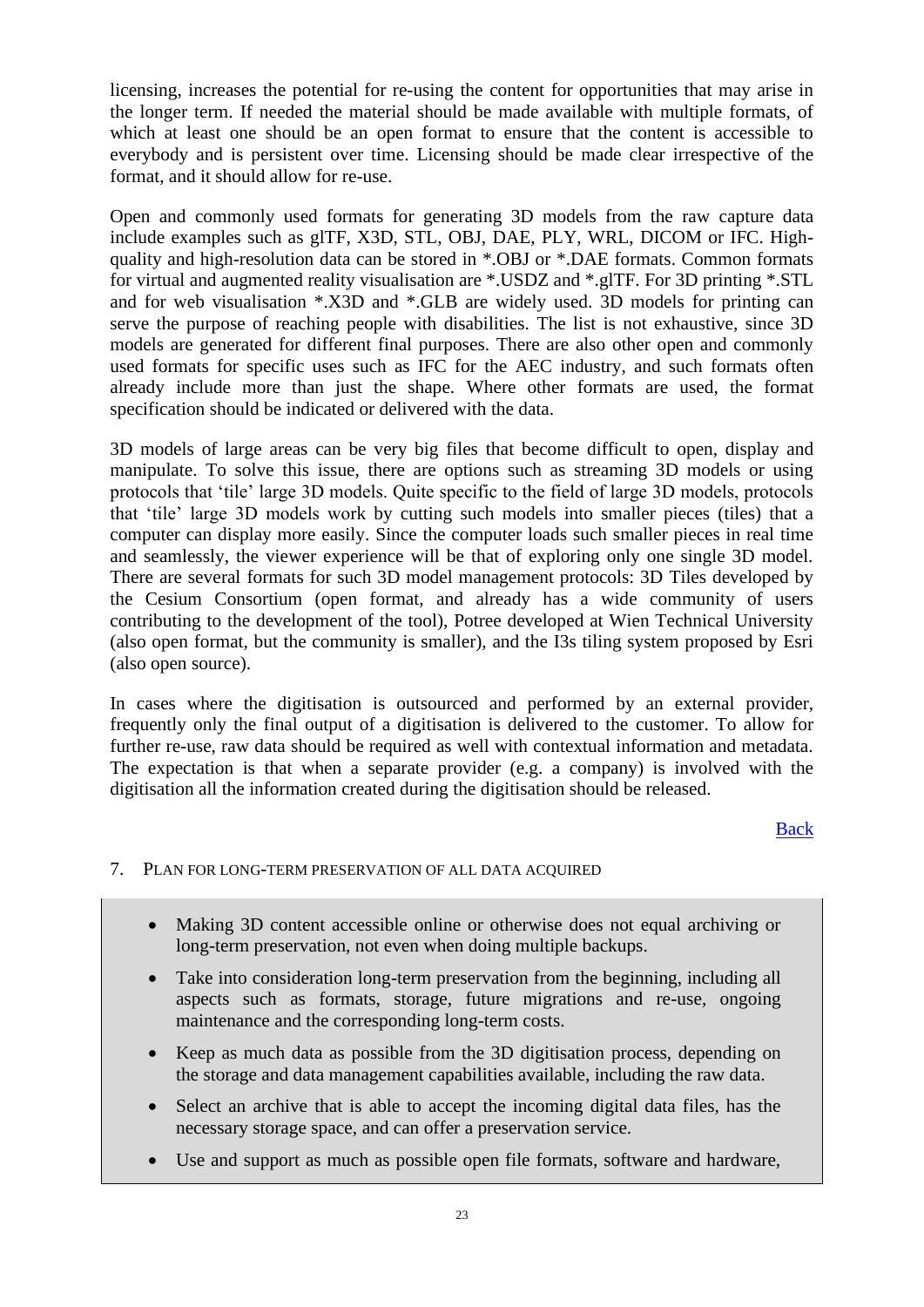and consider archiving also the software and any other system needed to open the files.

- Log and store all metadata collected, including the paradata about the digitisation process, and all the different versions of the 3D model generated for various uses.
- Put in place a data management system that tags all data, in order to make it easy to store and research the data.

The process of digitising tangible cultural heritage in 3D starts with the acquisition of raw data, which refers to the data sets captured in the field and not yet turned into 3D models. In the case of photogrammetry, such raw data consists of photographs (in raw formats such as jpeg, tiff or dng) that are then processed using photogrammetric algorithms and software and turned into 3D models.

Making 3D content available does not equal archiving or long-term preservation, not even when doing multiple backups. The digital files that are produced require on-going management to ensure their preservation, integrity and future access. Long-term preservation should therefore be taken into consideration from the beginning of project planning, including all aspects like formats, storage, future migrations and re-use, ongoing maintenance, and longterm budget and costs. It is therefore important to have a strategy for the long-term preservation as well as a commitment to set aside the necessary resources, especially if the purpose of the project is preservation of cultural heritage assets at risk.

Clear plans are needed from the beginning on where to store, how to process, how to manage, how to find, use and reuse 3D models. Accumulation of 3D models in the absence of such plans would risk prioritising quantity over quality. Over and beyond the quantity of models, what counts is their use, reuse, findability, interoperability (the [FAIR principles](https://www.go-fair.org/fair-principles/) are key). Institutions should also include such aspects in their digitisation plans from the beginning in order to be aware of the long-term costs of such projects (backups, storage, data migration, etc.).

Write a data management plan, include the objectives, the target user group(s), all your decisions (and perhaps available choices) concerning digitisation and preservation, and follow it closely. Update it often. Audit the processes every year so that they are in line with the data management plan.

For long-term preservation, use a system or platform designed specifically for that purpose. It is not sufficient to upload models on more general-purpose distribution platforms. At the present time, few digital archives guarantee the long-term preservation of all the data that is produced in 3D digitisation projects (raw files, processed data, visualisations, animations, augmented and virtual reality). However, there are some standard file formats that are suitable (or likely to be capable of becoming suitable) for long-term preservation.

Decide where to deposit your collection for long-term preservation. Identify an archive that is able to accept the incoming digital data files, which has the storage space and can offer a preservation service. Discuss appropriate file formats and the metadata required for deposit with the archive and include the findings in your digitisation plans.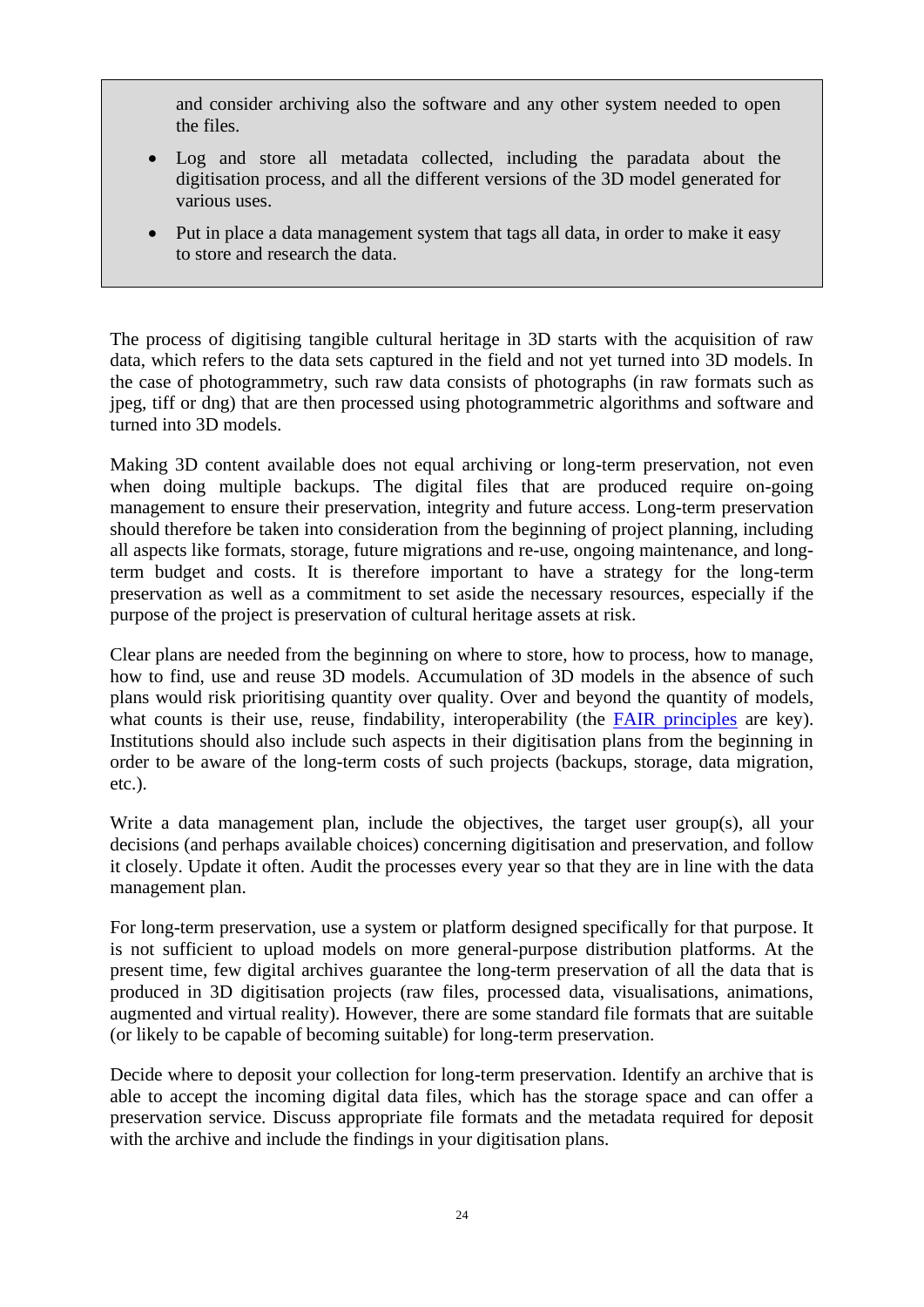All data from the digitisation process is valuable. It is important to keep as much data as possible depending on the storage and data management capabilities available, including raw data (groundtruth data) such as photographs for photogrammetry or point clouds. That also requires planning for appropriate storage and archiving capacities that ensure safe preservation with multiple backup copies. Repositories for raw data, which are automatically backed up, would be particularly suitable.

Systematically keep the raw data and not just the 3D models, because technological advances and fast-progressing algorithms will make it possible to generate better models, and faster connectivity will allow larger models to be accessed online. For example, it is possible to use the same data set of raw data to generate a much better 3D model in 2020 compared to 2015, simply because algorithms improve a lot in five years. Also log and store all metadata collected, including the paradata about the digitisation process. It is necessary to save not only a final 3D model but also all measurement data, major data post-processing steps and description of the workflow. Put in place a data management system that tags all data, in order to make it easy to store and research the data.

Nevertheless, the need for as much data as possible (technical information, paradata) may be to a certain extent problematic when using an external commercial provider for producing 3D models. Some of them may consider this kind of information a trade secret.

Comprehensive archive files can be very large. The raw data for only one 3D asset may be 200 gigabyte or more. Consider storage options for the files created and plan for enough space and safe storage and preservation. Investigate questions such as what data storage options are best for that. For example, FLASH-type storage is not a good option for keeping files longer than 5-10 years. How many copies of the same DATA should you make and keep? What are the cloud computing options? Examine closely aspects such as safety, economies, access, etc. These questions are very important to consider. The [CEF eArchiving building block](https://ec.europa.eu/cefdigital/wiki/display/CEFDIGITAL/eArchiving) provides standard specifications and sample software for long-term digital preservation, as well as support.

In some cases, the raw data may require some kind of continuous processing for keeping them usable. For instance, raw proprietary data may require a maintenance process, and for this reason you should choose an open [format](https://en.wikipedia.org/wiki/Open_format) whenever possible. Sometimes raw proprietary data from some laser scanners cannot be opened anymore due to new software releases, and for this reason you should consider also archiving the software and any other system needed to open the file. The conversion may be possible only using a step-by-step procedure (version 1 to 2, 2 to 3, etc.), but big jumps from one version to another (from version 1 to 10) should be avoided, due to the risk of file corruption. This is what has happened with some 3D databases after 15 years of storage.

3D-digitisation is a rather new area and strategic work to develop open formats will solve a lot of issues and challenges and prevent new ones to occur in the future (e.g. when the commercial formats can no longer be opened because of bankruptcies etc.). One recommendation is to use as much as possible open file formats, software and also hardware. In addition, when necessary, actively support the development of open formats.

**[Back](#page-4-0)**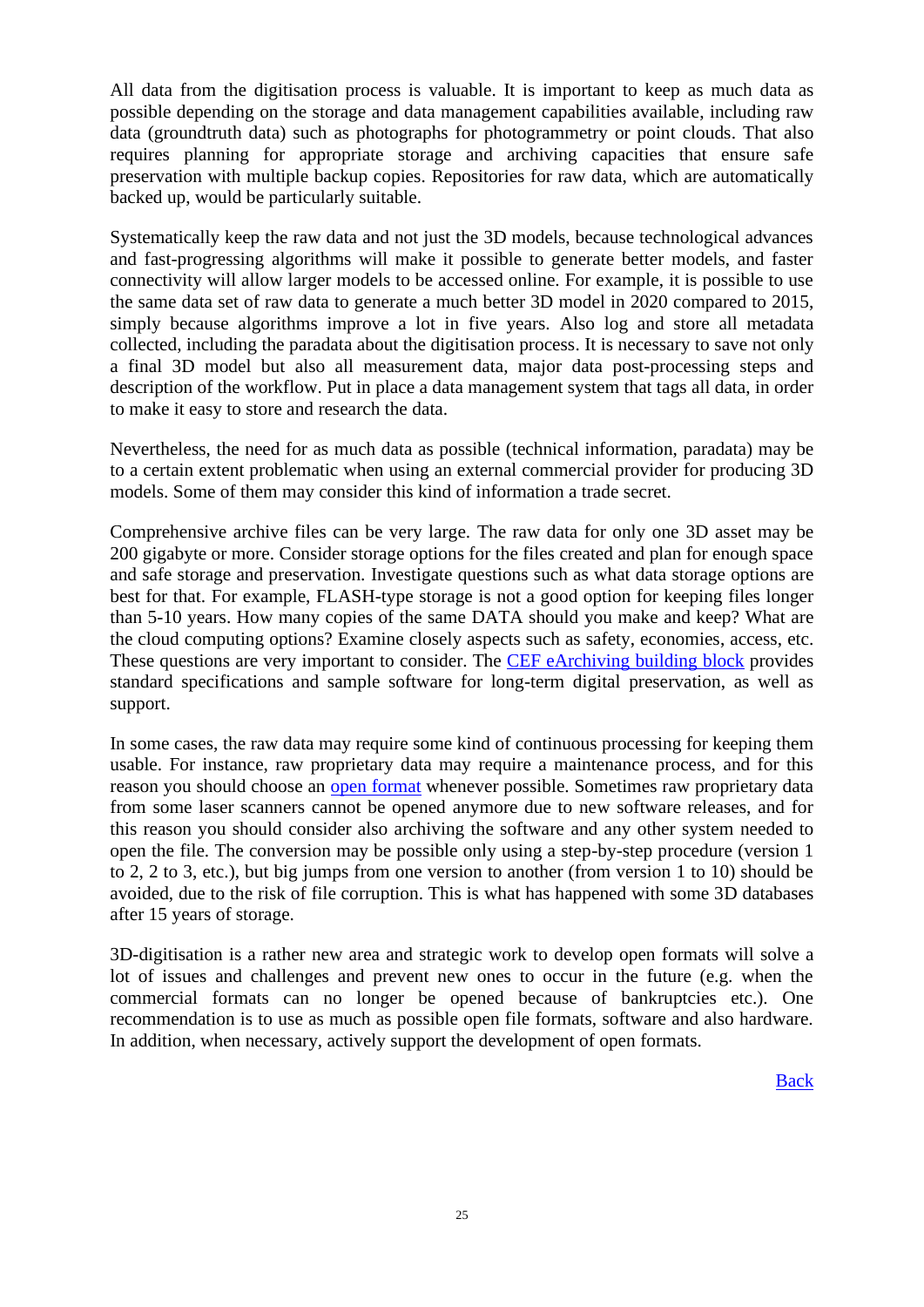- <span id="page-25-0"></span>• The equipment and methods used have to match the category of cultural heritage involved and the quality needed for the purpose of the digitised assets.
- The size and characteristics of the target, the intended uses, the logistical aspects, the budget available, the timing and the environmental conditions all have an influence on the choice of equipment and methods.
- Carefully evaluate equipment outputs. What may be suitable for movable tangible assets (e.g. museum objects) may not be sufficient for immovable cultural heritage (e.g. buildings, monuments or sites).
- Photogrammetry is suitable for materials such as stone, wood, concrete, textile, plastic, or metal (matte surface), but not for shiny, transparent or highly glossy objects, nor for objects with loose/movable parts.
- For complex objects, both the work performed on site and the data processing last longer, and the work schedule should consider those.
- The use of drones, for 3D digitisation of buildings, monuments or sites, often requires a drone pilot license and specific authorisations.

There is no one-size-fits-all method for 3D digitisation. The equipment, methods and workflows that are used vary according to the type of cultural heritage (objects, monuments, buildings, sites) being digitised, the project's purpose, environment and other factors. For example, if your project is to capture a 3D model of a collection of Egyptian mummies using X-ray, you will use very specific equipment. Another project might involve creating a virtual reconstruction of a historic building for an education audience. The methods, techniques and processes in your workflow will differ from one to another.

Active methods such as laser scanning or structured light and passive methods such as photogrammetry use different equipment that produces different outputs. The methods and equipment for scanning also vary with the material to be scanned. Different surfaces require different scanning techniques. While some are suitable for photogrammetry, others are more suitable for scanning with LIDAR. There are also photogrammetry techniques for objects with loose, movable parts (with some limitations), and also techniques for shiny or glossy objects.

It is not only a matter of outputs, but also of data capturing processes. For instance, working with buildings and monuments often requires the involvement of several disciplines both for bringing together different measurements from different data sources (i.e. topography for merge LIDAR and SfM from drones) in a reliable way and for achieving holistic documentation. Certain objects and materials, e.g. glass, jewellery, and textiles, still present significant challenges for 3D digitisation. Photogrammetry is suitable for materials such as stone, wood, concrete, textile, plastic, metal (matte surface), but not for shiny, transparent or highly glossy objects. It is also not suitable for objects with loose/movable parts.

A number of factors have an influence on the choice of equipment and methods, including the size and characteristics of the target, the intended uses, the logistical aspects, the budget available, the timing and the environmental conditions. There are significant differences especially between the instruments, methods and outputs for buildings, monuments and sites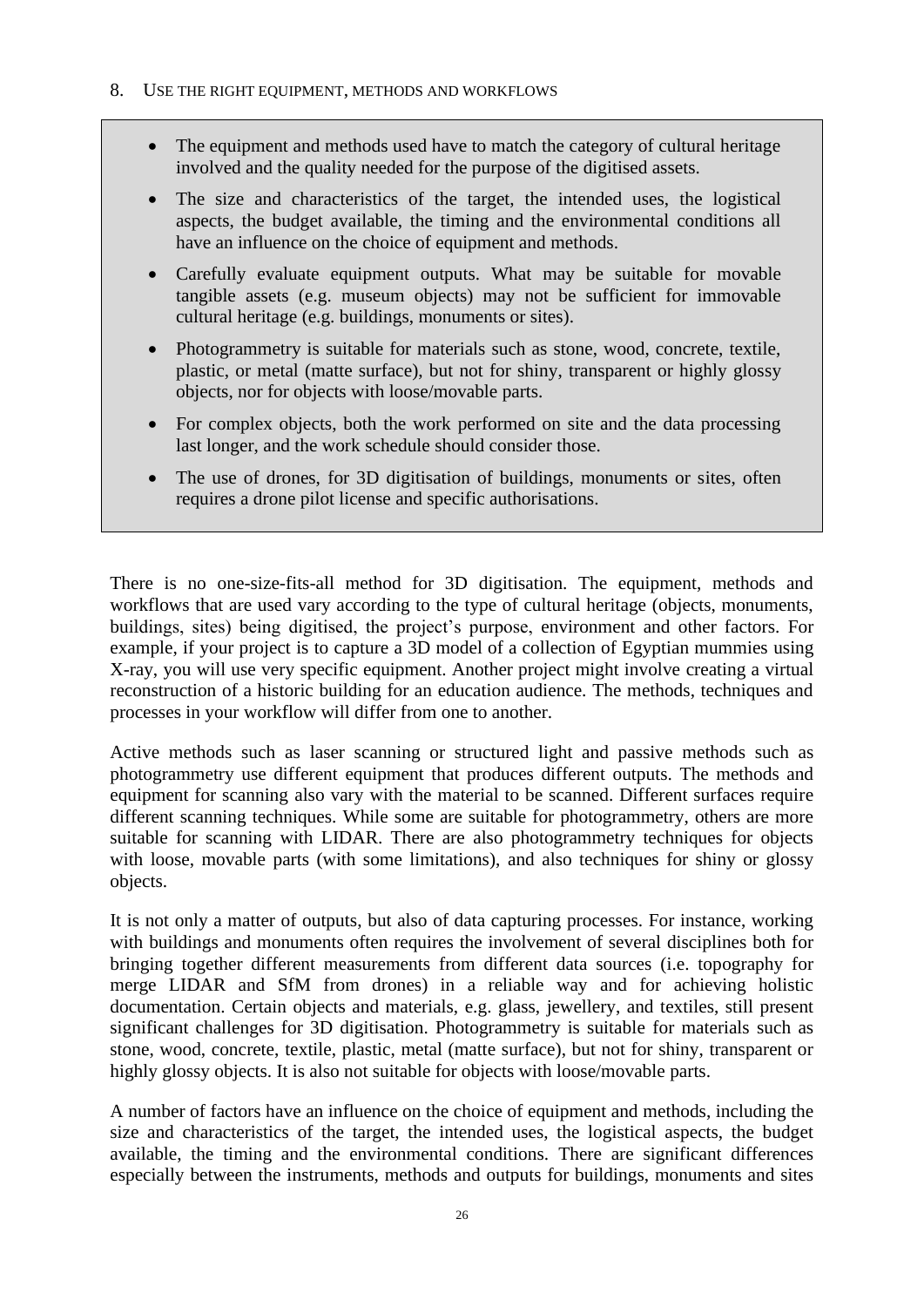and those for museum objects and other similar artefacts. The budget available, timing and environmental conditions can also affect choices of equipment and methods. Human resources, in addition to the technological aspects, will also have to match the purpose and needs of the project.

If you are scanning an archaeological monument at a remote location, it may be impractical to return, which makes it important to capture as much detail as possible whatever the weather conditions on the day. Environmental conditions may also affect the final quality of a 3D model as the environmental errors, noise and poor lightning may decrease the model's quality. However, since usually the timing and budget are limited, the outdoor works should be planned considering weather forecast, and in the event of unfavourable weather the schedule should include time for office work.

The degree of geometrical and other types of complexity of cultural heritage assets influences the volume of work involved in the 3D digitisation process. The amount of work needed to digitise an asset is proportional to its level of geometrical and structural complexity. In case of complex objects both works performed on site and data processing last longer, which should be included in the work schedule.

Highly detailed museum objects may take several times longer to digitise, even if they are very small, compared to larger objects or sites with shapes and features that are more basic. Tangible cultural heritage with a low degree of complexity has few and very simple features. At the other end, tangible cultural heritage with a very high degree of complexity is very detailed and has a large number of complicated features that require considerably more effort to capture. In the case of buildings, monuments and sites, the degree of complexity may be very high also because of a very complex structure.

Depending on the objects' features such as their size, material, structure and texture, different measuring methods would provide best results while others would fail. The choice of a proper documentation method should consider the asset's characteristics, the features of each measuring method and desired accuracy and level of detail of the resulting 3D product.

Nevertheless, the integration of data acquired by different measuring techniques has proved to provide good results, exploiting advantages of each of applied methods and allowing to supplement the results obtained with one technique with data acquired by another. It is a particularly common approach in case of the integration of range-based techniques like terrestrial laser scanning, providing high accuracy of shape reconstruction, and photogrammetry supplying the 3D model with texture.

The outputs should be carefully evaluated in relation to processing procedures and expected results, since what may be suitable for museum objects may not be sufficient for buildings, monuments or sites. The equipment and methods used have to match the category of cultural heritage involved and the quality needed for the purpose of the digitised assets.

The use of drones is subject to regulations, e.g. it is often compulsory to hold a drone pilot license when using a drone for professional purposes, and requires specific authorisations, especially when flying above a town and people, and near restricted areas, e.g. airports.

For the 3D digitisation of museum objects, there is ongoing work to develop also automated systems.

[Back](#page-4-1)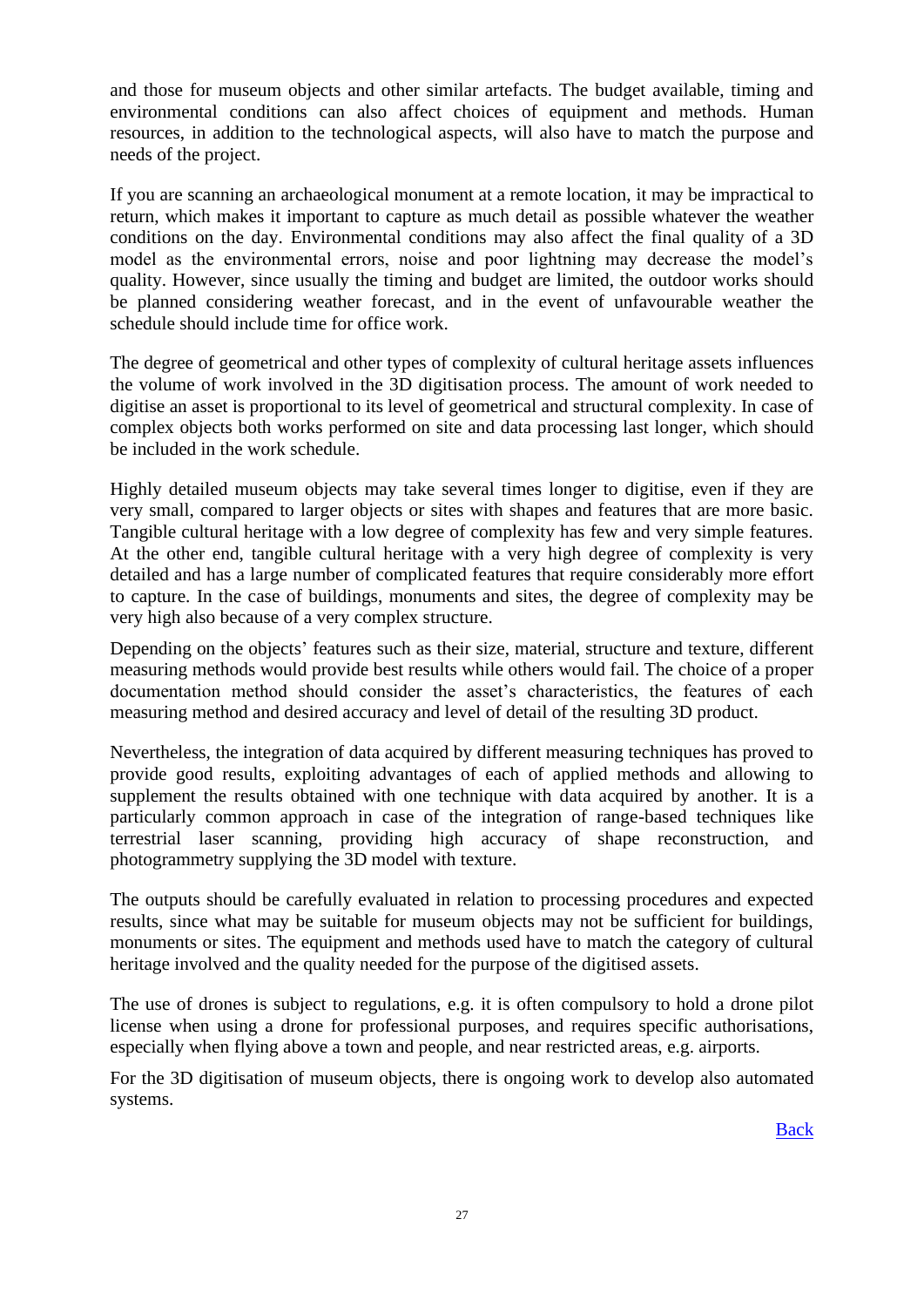- <span id="page-27-0"></span>• Regard physical conservational aspects as part of risk management during digitisation.
- Carry out a preliminary study or analysis to determine the potential impact/damage of the technique used.
- Specify from the beginning of the digitisation project who would handle the cultural heritage assets, and who may come close to them.
- Make sure that any person handling the cultural heritage assets or operating any moving 3D digitisation equipment is competent to do that.
- Have professional conservators oversee the handling of objects, and involve them from the planning stage.
- Ensure that appropriate insurance coverage is in place.
- After digitisation in 3D, avoid as much as possible direct handling of the assets in question, using instead the digital twins created.

Digitising cultural heritage may involve direct handling of cultural heritage assets or the use of equipment that moves in the proximity of such assets or outside and inside cultural heritage buildings, monuments or sites. There are, therefore, certain risks of damage in the course of the digitisation process, and it is essential to address any such risks, because the protection of the cultural heritage involved is paramount. 3D digitisation projects should consider conservational aspects as part of risk management.

The digitisation of cultural heritage should be planned taking into account first all the conservation aspects and second all the resources. It is necessary to make preliminary studies to determine the impact/damage of the technique used in the cultural heritage. It is important to consider the pros and cons of a digitisation project from that point of view.

It is advisable that the person handling cultural heritage assets is qualified to do so, has received an appropriate training or has some past experience in this regard. Where necessary, it is essential to plan to train the operators involved. The person responsible for digitising may not be the same as person handling the cultural heritage assets. Therefore, you should specify from the beginning of digitisation who is handling the cultural heritage assets, and who is allowed to come close to them.

Continuous attention should be given to movement of the equipment around the cultural heritage site or object. Make sure that any person handling moving equipment is competent to use them. Digitising using a drone or other moving equipment, for example, could be risky if the person is unfamiliar with it.

The handling of objects should be supervised by professional conservators from the planning stage.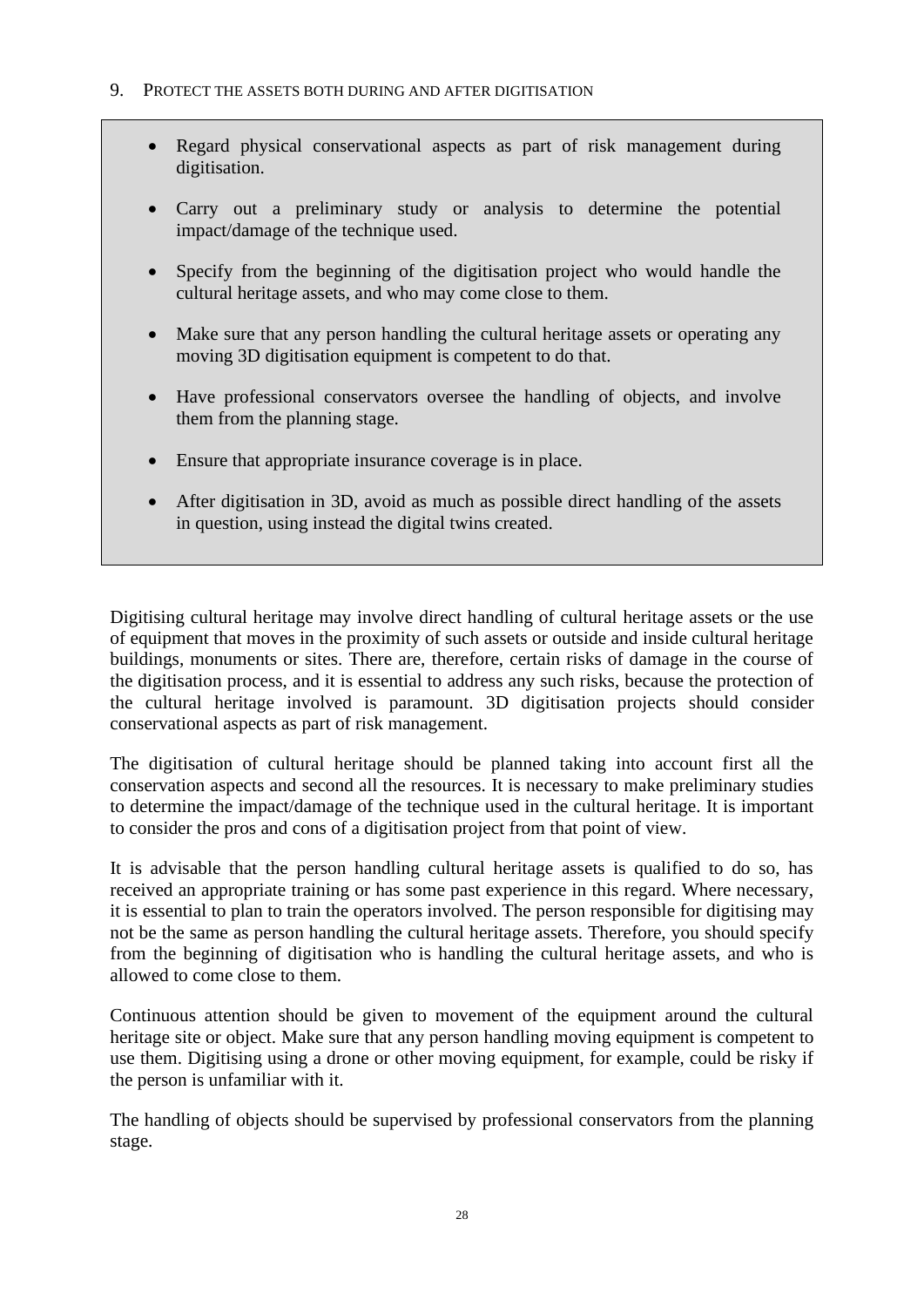Given the paramount importance of ensuring the safety of cultural heritage assets. The recommendation is to make high quality capture/measurements, in order not to have to repeat the process again shortly after. That would create again a possibly unsafe situation for an object.

After digitisation in 3D, direct handling of assets should be limited as much as possible. Research and other activities should take place as much as possible using the digital twin. Nevertheless, there are countless possible reasons for study and research on cultural objects and sites that may also emerge after digitisation, and for which access to the original would be essential.

[Back](#page-5-0)

#### <span id="page-28-0"></span>10. INVEST IN KNOWLEDGE OF 3D TECHNOLOGIES, PROCESSES AND CONTENT

- Using 3D technologies to document tangible cultural heritage is gradually becoming more commonplace, and knowledge of such technologies and processes is becoming increasingly more valuable.
- Knowledge of 3D technologies, processes and content is valuable regardless of whether you digitise in-house or outsource.
- Acquire at least basic understanding about 3D, including technical requirements.
- When engaging directly in 3D digitisation, begin with a limited scope and a limited number of assets to acquire knowledge.
- Outsourcing of 3D digitisation, too, requires an understanding of the technologies, processes and content involved.
- Training courses on 3D for cultural heritage or on 3D technologies more generally are also available online via the major e-learning and other platforms.
- If you produce learning material and/or documentation on different aspects of 3D digitisation, make that content available under fully open licences that permit re-use for commercial and non-commercial purposes.

Using 3D technologies to document buildings, monuments and sites or museum collections is gradually becoming more commonplace. It is one of the topics of high interest in the area of cultural heritage, and knowledge of such technologies and processes is becoming increasingly more valuable.

Knowledge of 3D technologies, processes and content will help whether you decide to digitise in-house or to outsource. When outsourcing, such knowledge is necessary, for example, to define quality requirements in a call for procurement and then to assess the quality of the material provided by the contractor and decide whether the work will be accepted.

It is important to acquire at least basic understanding about 3D, including technical requirements. It can be quite demanding, as technology evolves and gets better, but outsourcing, e.g. through public procurement, cannot be done properly without such